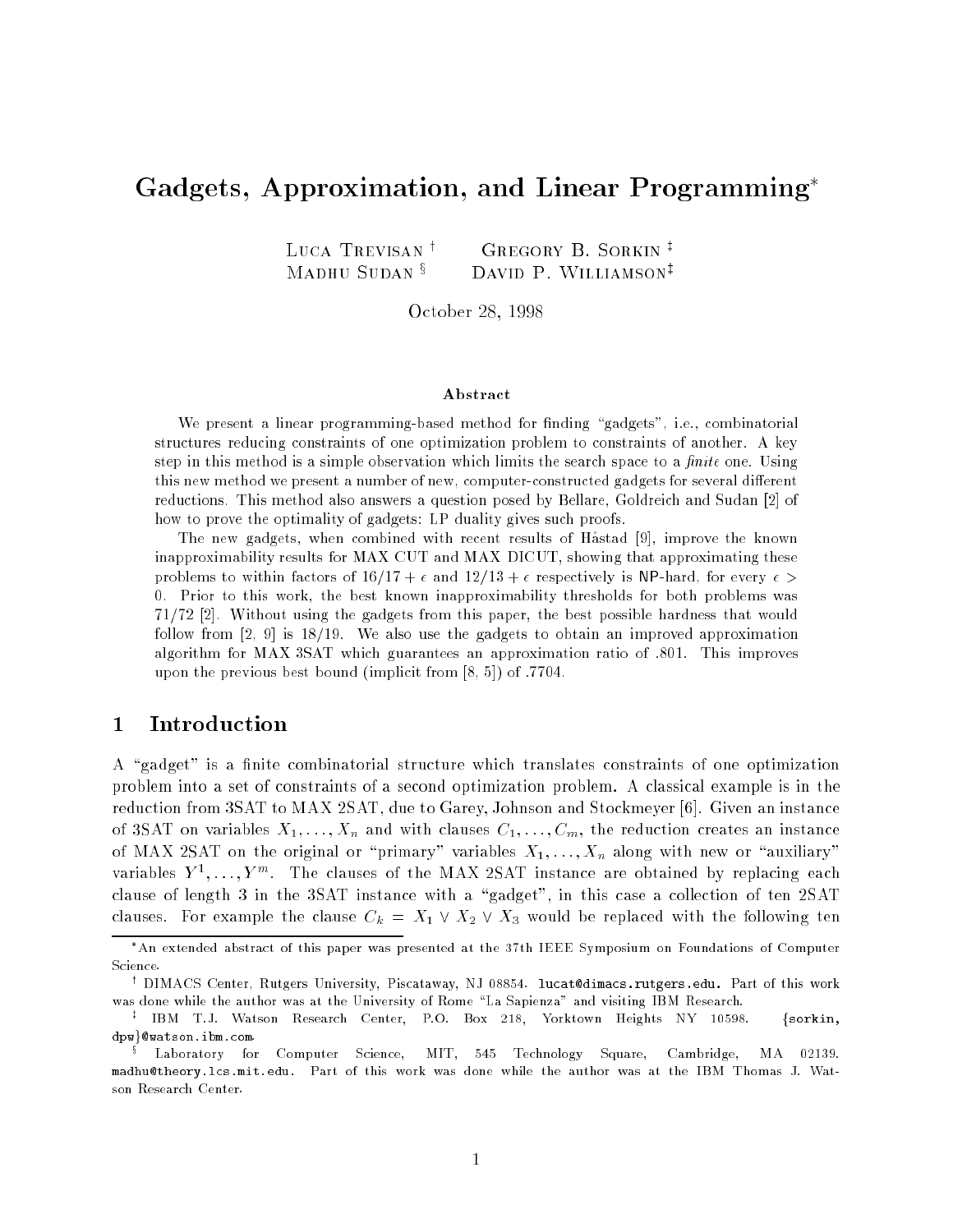clauses on the variables  $X_1, X_2, X_3$  and a new auxiliary variable  $Y^k\colon$ 

$$
X_1, X_2, X_3, \neg X_1 \lor \neg X_2, \neg X_2 \lor \neg X_3, \neg X_3 \lor \neg X_1, Y^k, X_1 \lor \neg Y^k, X_2 \lor \neg Y^k, X_3 \lor \neg Y^k.
$$

The property satisfied by this gadget is that for any assignment to the primary variables, if clause  $C_k$  is satisfied, then 7 of the 10 new clauses can be satisfied by setting  $Y^k$  appropriately; otherwise only 6 of the 10 are satisfiable. (Notice that the gadget associated with each clause  $C_k$  uses its own auxiliary variable  $Y^k$ , and thus  $Y^k$  may be set independently of the values of variables not appearing in  $C_k$ 's gadget.) Using this simple property of the gadget it is easy to see that the maximum number clauses satisfied in the MAX 2SAT instance by any assignment is  $7m$  if and only if the instance of 3SAT is satisfiable. This was used by  $[6]$  to prove the NP-hardness of solving MAX 2SAT. We will revisit the 3SAT-to-2SAT reduction in Lemma 6.5.

Starting with the work of Karp [12], gadgets have played a fundamental role in showing the hardness of optimization problems. They are the core of any reduction between combinatorial problems, and they retain this role in the spate of new results on the non-approximability of optimization problems.

Despite their importance, the construction of gadgets has always been a \black art", with no general methods of construction known. In fact, until recently no one had even proposed a concrete definition of a gadget; Bellare, Goldreich and Sudan [2] finally did so, with a view to quantifying the role of gadgets in non-approximability results. Their definition is accompanied by a seemingly natural "cost" measure for a gadget. The more "costly" the gadget, the weaker the reduction. However, firstly, finding a gadget for a given reduction remained an *ad hoc* task. Secondly, it remained hard to prove that a gadget's cost was optimal.

This paper addresses these two issues. We show that for a large class of reductions, the space of potential gadgets that need to be considered is actually *finite*. This is not entirely trivial, and the proof depends on properties of the problem that is being reduced to. However, the method is very general, and encompasses a large number of problems. An immediate consequence of the finiteness of the space is the existence of a search procedure to find an optimal gadget. But a naive search would be impracticably slow, and search-based proofs of the optimality (or the non-existence) of a gadget would be monstrously large.

Instead, we show how to express the search for a gadget as a linear program (LP) whose constraints guarantee that the potential gadget is indeed valid, and whose ob jective function is the cost of the gadget. Central to this step is the idea of working with weighted versions of optimization problems rather than unweighted ones. (Weighted versions result in LPs, while unweighted versions would result in integer programs, IPs.) This seemingly helps only in showing hardness of weighted optimization problems, but a result due to Crescenzi, Silvestri and Trevisan [3] shows that for a large class of optimization problems (including all the ones considered in this paper), the weighted versions are exactly as hard with respect to approximation as the unweighted ones. Therefore, working with a weighted version is as good as working with an unweighted one.

The LP representation has many benefits. First, we are able to search for much more complicated gadgets than is feasible manually. Second, we can use the theory of LP duality to present short(er) proofs of optimality of gadgets and non-existence of gadgets. Last, we can solve relaxed or constrained versions of the LP to obtain upper and lower bounds on the cost of a gadget, which can be signicantly quicker than solving the actual LP. Being careful in the relaxing/constraining process (and with a bit of luck) we can often get the bounds to match, thereby producing optimal gadgets with even greater efficiency!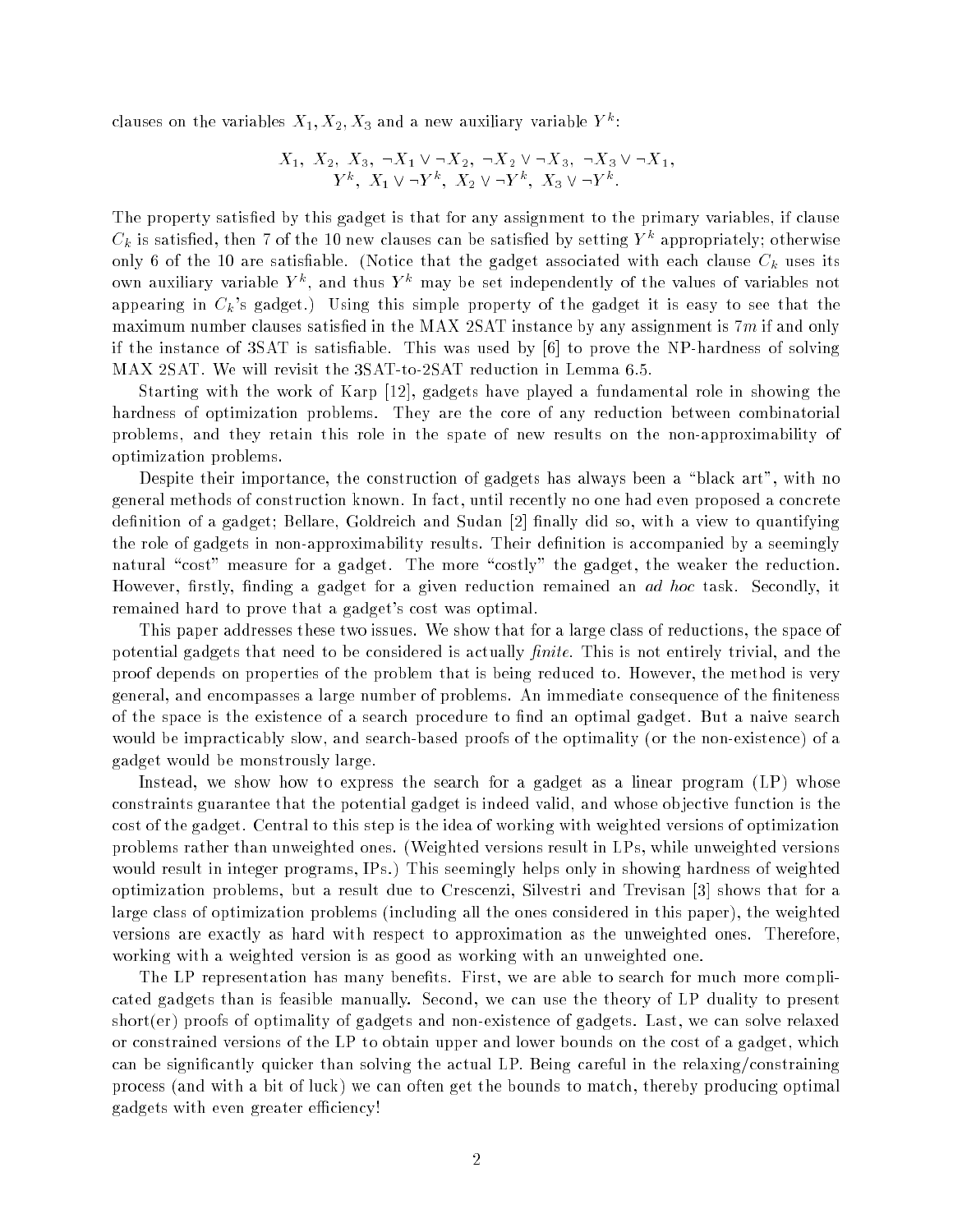Armed with this tool for finding gadgets (and an RS/6000, OSL, and often APL21), we examine some of the known gadgets and construct many new ones. (In what follows we often talk of "gadgets reducing problem X to problem Y" when we mean "gadgets used to construct a reduction from problem X to problem Y".) Bellare et al. [2] presented gadgets reducing the computation of a "verifier" for a PCP (probabilistically checkable proof system) to several problems, including MAX 3SAT, MAX 2SAT, and MAX CUT. We examine these in turn and show that the gadgets in [2] for MAX 3SAT and MAX 2SAT are optimal, but their MAX CUT gadget is not. We improve on the efficiency of the last, thereby improving on the factor to which approximating MAX CUT can be shown to be NP-hard. We also construct a new gadget for the MAX DICUT problem, thereby strengthening the known bound on its hardness. Plugging our gadget into the reduction (specifically Lemma 4.15) of [2], shows that approximating MAX CUT to within a factor of  $60/61$ is NP-hard, as is approximating MAX DICUT to within a factor of 44/45. $^2\,$  For both problems, the hardness factor proved in  $[2]$  was  $71/72$ . The PCP machinery of  $[2]$  has since been improved by Håstad [9]. Our gadgets and Håstad's result show that, for every  $\epsilon > 0$ , approximating MAX CUT to within a factor of  $16/17 + \epsilon$  is NP-hard, as is approximating MAX DICUT to within a factor of  $12/13+\epsilon$ . Using Hastad's result in combination with the gadgets of [2] would have given a hardness factor of  $18/19 + \epsilon$  for both problems, for every  $\epsilon > 0$ .

Obtaining better reductions between problems can also yield improved approximation algorithms (if the reduction goes the right way!). We illustrate this point by constructing a gadget reducing MAX 3SAT to MAX 2SAT. Using this new reduction in combination with a technique of Goemans and Williamson [7, 8] and the state-of-the-art :931-approximation algorithm for MAX 2SAT due to Feige and Goemans [5] (which improves upon the previous :878-approximation algorithm of [8]), we obtain a :801-approximation algorithm for MAX 3SAT. The best result that could be obtained previously, by combining the technique of [7, 8] and the bound of [5], was :7704. (The best previously published result is a :769-approximation algorithm, due to Ono, Hirata, and Asano [14].)

Finally, our reductions have implications for probabilistically checkable proof systems. Let PCP<sub>c,s</sub> [log, q] be the class of languages that admit membership proofs that can be checked by a probabilistic verifier that uses a logarithmic number of random bits, reads at most  $q$  bits of the proof, accepts correct proofs with probability at least  $c$ , and accepts strings not in the language with probability at most s. We show: first, for any  $\epsilon > 0$ , there exist constants c and s,  $c/s > 10/9 - \epsilon$ , such that  $\mathsf{NP} \subseteq \mathsf{PCP}_{c,s}[\log, 2];$  and second, for all  $c, s$  with  $c/s > 2.7214$ ,  $\mathsf{PCP}_{c,s}[\log, 3] \subseteq \mathsf{P}$ . The best bound for the former result obtainable from [2, 9] is  $22/21 - \epsilon$ ; the best previous bound for the latter was 4 [16].

All the gadgets we use are computer-constructed. In the final section, we present an example of a lower bound on the performance of a gadget. The bound is not computer constructed and cannot be, by the nature of the problem. The bound still relies on defining an LP that describes the optimal gadget, and extracting the lower bound from the LP's dual.

Subsequent work. Subsequent to the original presentation of this work [17], the approximability results presented in this paper have been superseded. Karloff and Zwick [10] present a

<sup>1</sup> Respectively, an IBM RiscSystem/6000 workstation, the IBM Optimization Subroutine Library, which includes a linear programming package, and (not that we are partisan) IBM's APL2 programming language.

<sup>-</sup>Approximation ratios in this paper for maximization problems are less than 1, and represent the weight of the solution achievable by a polynomial time algorithm, divided by the weight of the optimal solution. This matches the convention used in [18, 7, 8, 5] and is the reciprocal of the measure used in [2].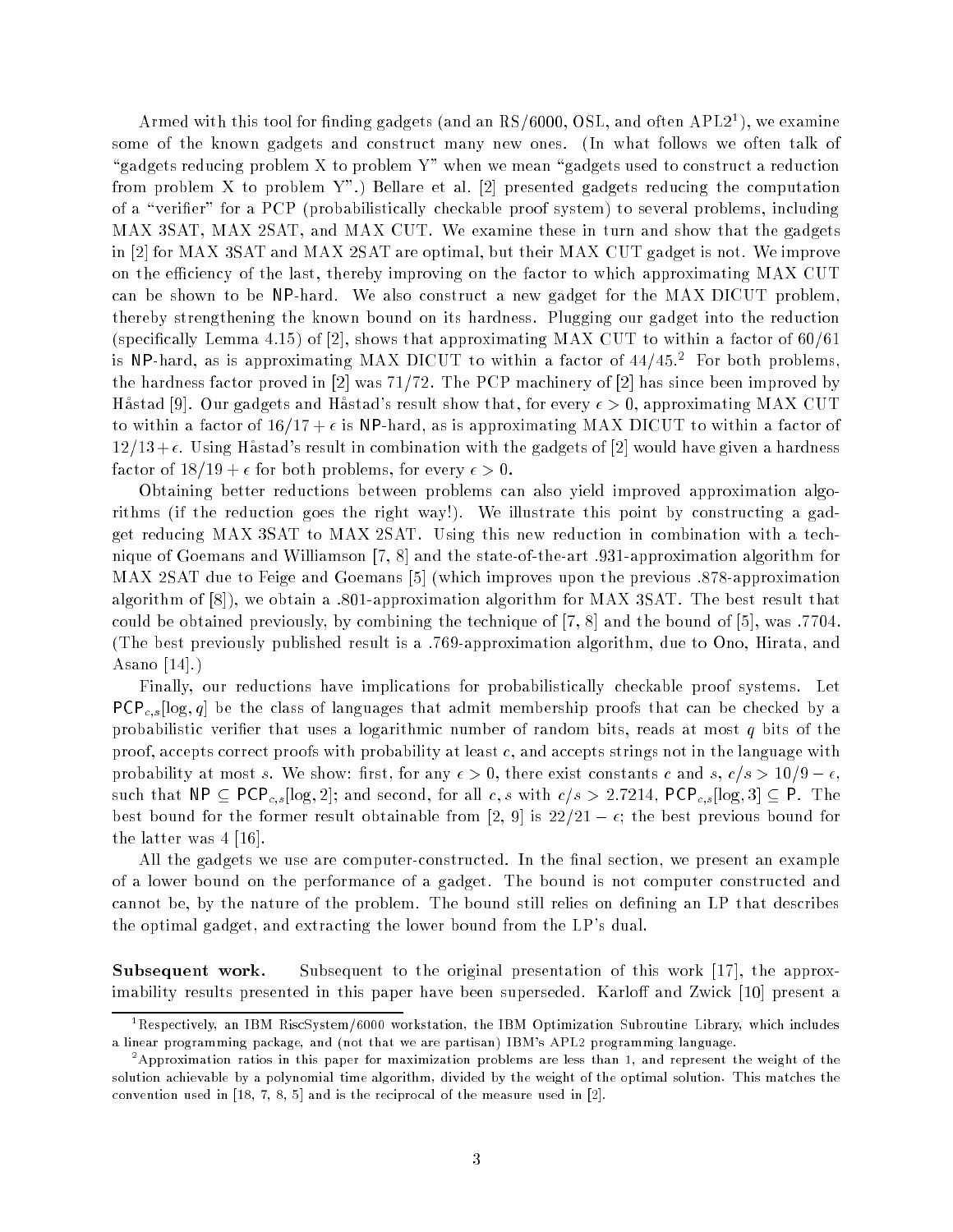$7/8$ -approximation algorithm for MAX 3SAT. This result is tight unless NP=P [9]. The containment result  $PCP_{c,s}[\log, 3] \subseteq P$  has also been improved by Zwick [19] and shown to hold for any  $c/s \geq 2$ . This result is also tight, again by [9]. Finally, the gadget construction methods of this paper have found at least two more applications. Håstad [9] and Zwick [19] use gadgets constructed by these techniques to show hardness results for two problems they consider, MAX 2LIN and MAX NAE3SAT respectively.

Version. An extended abstract of this paper appeared as [17]. This version corrects some errors, pointed out by Karloff and Zwick  $[11]$ , from the extended abstract. This version also presents inapproximability results resting on the improved PCP constructions of Hastad [9], while mentioning the results that could be obtained otherwise.

**Organization of this paper.** The next section introduces precise definitions which formalize the preceding outline. Section 3 presents the finiteness proof and the LP-based search strategy. Section 4 contains negative (non-approximability) results and the gadgets used to derive them. Section 5 briefly describes our computer system for generating gadgets. Section 6 presents the positive result for approximating MAX 3SAT. Section 7 presents proofs of optimality of the gadgets for some problems and lower bounds on the costs of others. It includes a mix of computer-generated and hand-generated lower bounds.

#### $\overline{2}$ **Definitions**

We begin with some definitions we will need before giving the definition of a gadget from [2]. In what follows, for any positive integer n, let [n] denote the set  $\{1, \ldots, n\}$ .

Definition 2.1 A (k-ary) constraint function is a boolean function  $f: \{0,1\}^k \rightarrow \{0,1\}$ .

We refer to k as the arity of a k-ary constraint function  $f$ . When it is applied to variables  $X_1, \ldots, X_k$  (see the following definitions) the function f is thought of as imposing the constraint  $f(X_1, \ldots, X_k) = 1.$ 

Definition 2.2 A constraint family  $\mathcal F$  is a collection of constraint functions. The arity of  $\mathcal F$  is the maximum of the arity of the constraint functions in  $\mathcal F$ .

Definition 2.3 A constraint C over a variable set  $X_1, \ldots, X_n$  is a pair  $C = (f, (i_1, \ldots, i_k))$  where  $f: \{0,1\}^k \rightarrow \{0,1\}$  is a constraint function and  $i_1,\ldots,i_k$  are distinct members of  $[n]$ . The constraint  $C$  is said to be satisfied by an assignment  $\vec{a} = a_1, \ldots, a_n$  to  $X_1, \ldots, X_n$  if  $C(a_1, \ldots, a_n) \stackrel{\text{def}}{=}$  $f(a_{i_1},\ldots,a_{i_k})=1.$  We say that constraint  $C$  is from  ${\mathcal F}$  if  $f\in {\mathcal F}$  .

Constraint functions, constraint families and constraints are of interest due to their defining role in a variety of NP optimization problems.

Definition 2.4 For a finitely specified constraint family F, MAX  $\mathcal F$  is the optimization problem given by:

INPUT: An instance consisting of m constraints  $C_1, \ldots, C_m$ , on n Boolean variables  $X_1, \ldots, X_n$ , with non-negative real weights  $w_1, \ldots, w_m$  (An instance is thus a triple  $(\vec{X}, \vec{C}, \vec{w})$ .)

 $\rm GoAL:$  Find an assignment  $\vec{b}$  to the variables  $\vec{X}$  which maximizes the weight  $\sum_{j=1}^m w_j C_j(\vec{b})$  of satisfied clauses.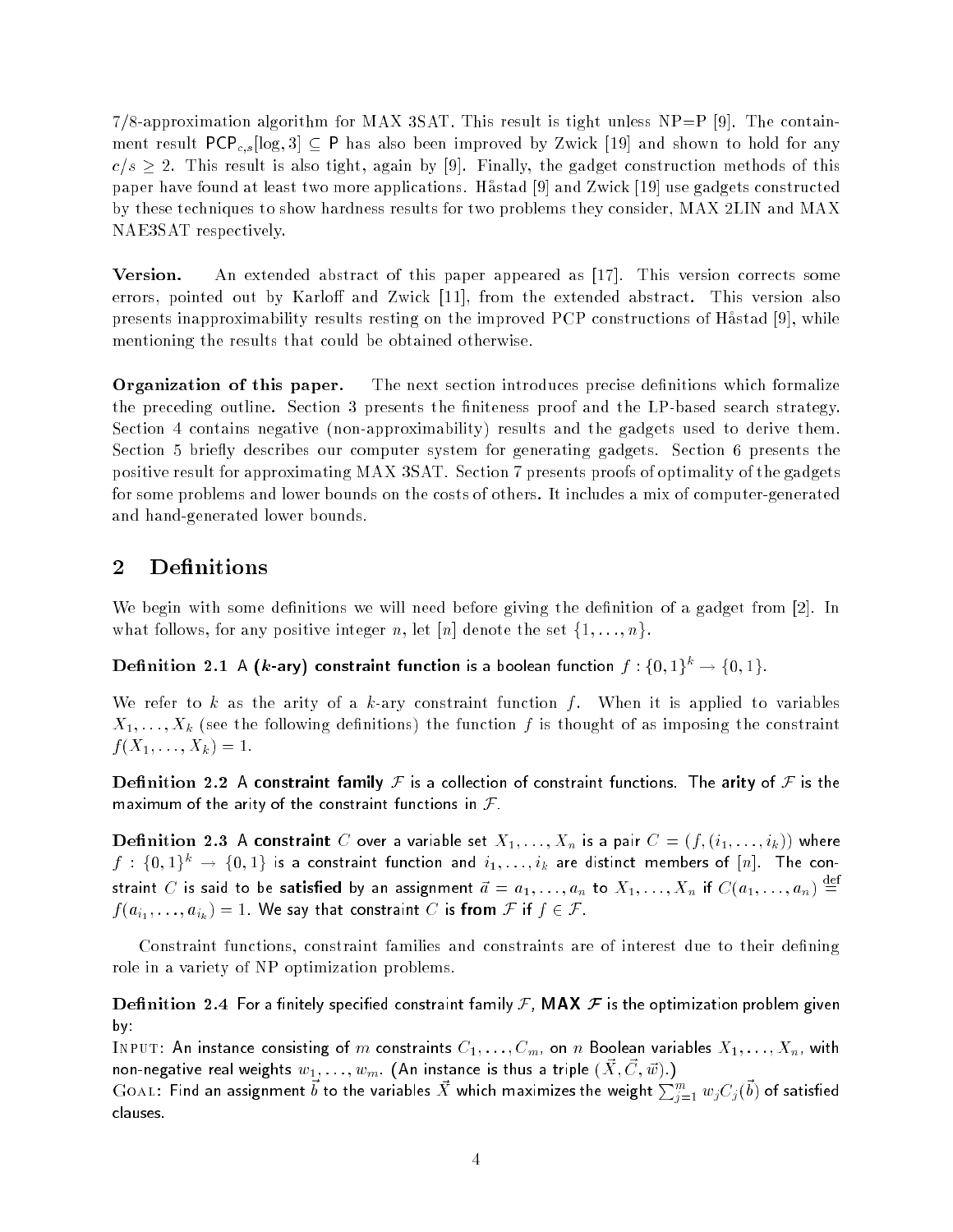Constraint functions, families and the class MAX  $\cal F$  allow a description of optimization problems and reductions in a uniform manner. For example, if  $\mathcal{F} = 2SAT$  is the constraint family consisting of all constraint functions of arity at most 2 that can be expressed as the disjunction of up to 2 literals, then MAX 2SAT is the corresponding MAX  $\mathcal F$  problem. Similarly MAX 3SAT is the MAX  $\mathcal F$  problem defined using the constraint family  $\mathcal F = 3SAT$  consisting of all constraint functions of arity up to 3 that can be expressed as the disjunction of up to 3 literals.

One of the motivations for this work is to understand the "approximability" of many central optimization problems that can be expressed as  $MAX \tmathcal{F}$  problems, including  $MAX 2SAT$  and MAX 3SAT. For  $\beta \in [0,1]$ , an algorithm A is said to be a  $\beta$ -approximation algorithm for the MAX  ${\cal F}$  problem, if on every instance  $(\vec{X},\vec{C},\vec{w})$  of MAX  ${\cal F}$  with  $n$  variables and  $m$  constraints,  ${\cal A}$ outputs an assignment  $\vec{a}$  s.t.  $\sum_{j=1}^m w_j C_j(\vec{a}) \geq \beta \max_{\vec{b}} \{ \sum_{j=1}^m w_j C_j(\vec{b}) \}$ . We say that the problem MAX F is  $\beta$ -approximable if there exists a *polynomial time*-bounded algorithm A that is a  $\beta$ approximation algorithm for MAX  $\mathcal{F}$ . We say that MAX  $\mathcal{F}$  is hard to approximate to within a factor  $\beta$  ( $\beta$ -inapproximable), if the existence of a polynomial time  $\beta$ -approximation algorithm for MAX  $\mathcal F$  implies NP=P.

Recent research has yielded a number of new approximability results for several MAX  ${\cal F}$  problems (cf. [7, 8]) and a number of new results yielding hardness of approximations (cf. [2, 9]). One of our goals is to construct efficient reductions between MAX  $\mathcal F$  problems that allow us to translate "approximability" and "inapproximability" results. As we saw in the opening example such reductions may be constructed by constructing "gadgets" reducing one constraint family to another. More specically, the example shows how a reduction from 3SAT to 2SAT results from the availability, for every constraint function f in the family  $3SAT$ , of a gadget reducing f to the family 2SAT. This notion of a gadget reducing a constraint function f to a constraint family  $\mathcal F$  is formalized in the following definition.

 ${\bf Definition}~~{\bf 2.5}~~[$ Gadget [2]] For  $\alpha\in{\cal R}^+$ , a constraint function  $f:\{0,1\}^k\to\{0,1\},$  and a constraint family  $\mathcal F$ : an  $\alpha$ -gadget (or "gadget with performance  $\alpha$ ") reducing f to  $\mathcal F$  is a set of variables  $Y_1,\ldots,Y_n$ , a finite collection of real weights  $w_j\,\geq\,0$ , and associated constraints  $C_j$  from  ${\mathcal F}$  over primary variables  $X_1, \ldots, X_k$  and auxiliary variables  $Y_1, \ldots, Y_n$ , with the property that, for boolean assignments  $\vec{a}$  to  $X_1,\ldots,X_k$  and  $\vec{b}$  to  $Y_1,\ldots,Y_n$ , the following are satisfied:

$$
(\forall \vec{a} : f(\vec{a}) = 1) (\forall \vec{b}) : \sum_{j} w_j C_j(\vec{a}, \vec{b}) \leq \alpha,
$$
\n(1)

$$
(\forall \vec{a} : f(\vec{a}) = 1) (\exists \vec{b}) : \sum_{j} w_j C_j(\vec{a}, \vec{b}) = \alpha,
$$
\n(2)

$$
(\forall \vec{a} : f(\vec{a}) = 0) (\forall \vec{b}) : \sum_{j} w_j C_j(\vec{a}, \vec{b}) \leq \alpha - 1.
$$
 (3)

The gadget is strict if, in addition,

$$
(\forall \vec{a} : f(\vec{a}) = 0) (\exists \vec{b}) : \sum_{j} w_j C_j(\vec{a}, \vec{b}) = \alpha - 1.
$$
 (4)

We use the shorthand notation  $\Gamma = (\vec{Y}, \vec{C}, \vec{w})$  to denote the gadget described above.

It is straightforward to verify that the introductory example yields a strict 7-gadget reducing the constraint function  $f(X_1, X_2, X_3) = X_1 \vee X_2 \vee X_3$  to the family 2SAT.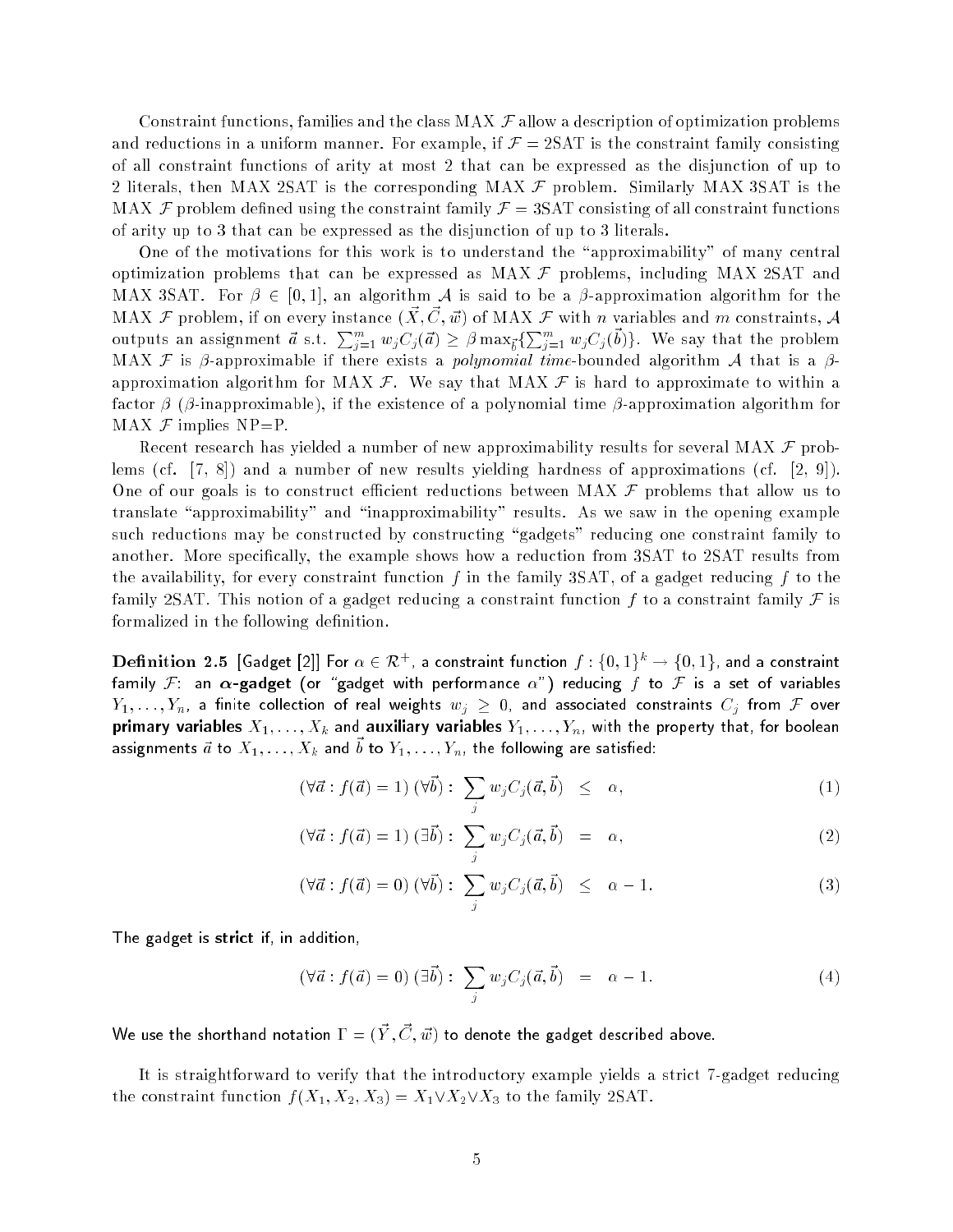Observe that an  $\alpha$ -gadget  $\Gamma = (\vec{Y}, \vec{C}, \vec{w})$  can be converted into an  $\alpha' > \alpha$  gadget by "rescaling". i.e., multiplying every entry of the weight vector  $\vec{w}$  by  $\alpha'/\alpha$  (although strictness is not preserved). This indicates that a "strong" gadget is one with a small  $\alpha$ ; in the extreme, a 1-gadget would be the "optimal" gadget. This intuition will be confirmed in the role played by gadgets in the construction of reductions. Before describing this, we first list the constraints and constraint families that are of interest to us.

For convenience we now give a comprehensive list of all the constraints and constraint families used in this paper.

#### Definition 2.6

• Parity check (PC) is the constraint family  $\{PC_0, PC_1\}$ , where, for  $i \in \{0, 1\}$ , PC<sub>i</sub> is defined as follows:

 $\text{PC}_i(a, b, c) = \begin{cases} 1 & \text{if } a \oplus b \oplus c = i \\ 0 & \text{otherwise} \end{cases}$ 

Henceforth we will simply use terms such as MAX PC to denote the optimization problem MAX  $\mathcal F$ where  $\mathcal{F} = \text{PC}$ . MAX PC (referred to as MAX 3LIN in [9]) is the source of all our inapproximability results.

- For any  $k \ge 1$ , Exactly-k-SAT (E $k$ SAT) is the constraint family  $\{f: \{0,1\}^k \to \{0,1\} : |\{\vec{a}:$  $|f(\vec{a}) = 0| = 1$ , that is, the set of k-ary disjunctive constraints.
- $\bullet$  For any  $k\geq 1$ ,  $k\textsf{SAT}$  is the constraint family  $\bigcup_{l\in[k]} \mathrm{EISAT}.$
- SAT is the constraint family  $\bigcup_{l\geq 1} {\rm E} l{\rm SAT}.$

The problems MAX 3SAT, MAX 2SAT, and MAX SAT are by now classical optimization problems. They were considered originally in [6]; subsequently their central role in approximation was highlighted in [15]; and recently, novel approximation algorithms were developed in [7, 8, 5]. The associated families are typically the targets of gadget constructions in this paper. Shortly, we will describe a lemma which connects the inapproximability of MAX  $\mathcal F$  to the existence of gadgets reducing PC<sub>0</sub> and PC<sub>1</sub> to F. This method has so far yielded in several cases tight, and in other cases the best known, inapproximability results for MAX  $\mathcal F$  problems.

In addition to 3SAT's use as a target, its members are also used as sources; gadgets reducing members of MAX 3SAT to MAX 2SAT help give an improved MAX 3SAT approximation algorithm.

- 3-Conjunctive SAT (3ConjSAT) is the constraint family  $\{f_{000}, f_{100}, f_{110}, f_{111}\}$ , where:
	- 1.  $f_{000}(a, b, c) = a \wedge b \wedge c$ .
	- 2.  $f_{001}(a, b, c) = a \wedge b \wedge \neg c$
	- 3.  $f_{011}(a, b, c) = a \wedge \neg b \wedge \neg c$
	- 4.  $f_{111}(a, b, c) = \neg a \land \neg b \land \neg c$

Members of 3ConjSAT are sources in gadgets reducing them to 2SAT. These gadgets enable a better approximation algorithm for the MAX 3ConjSAT problem, which in turn sheds light on the the class  $PCP_{c,s}[\log, 3]$ .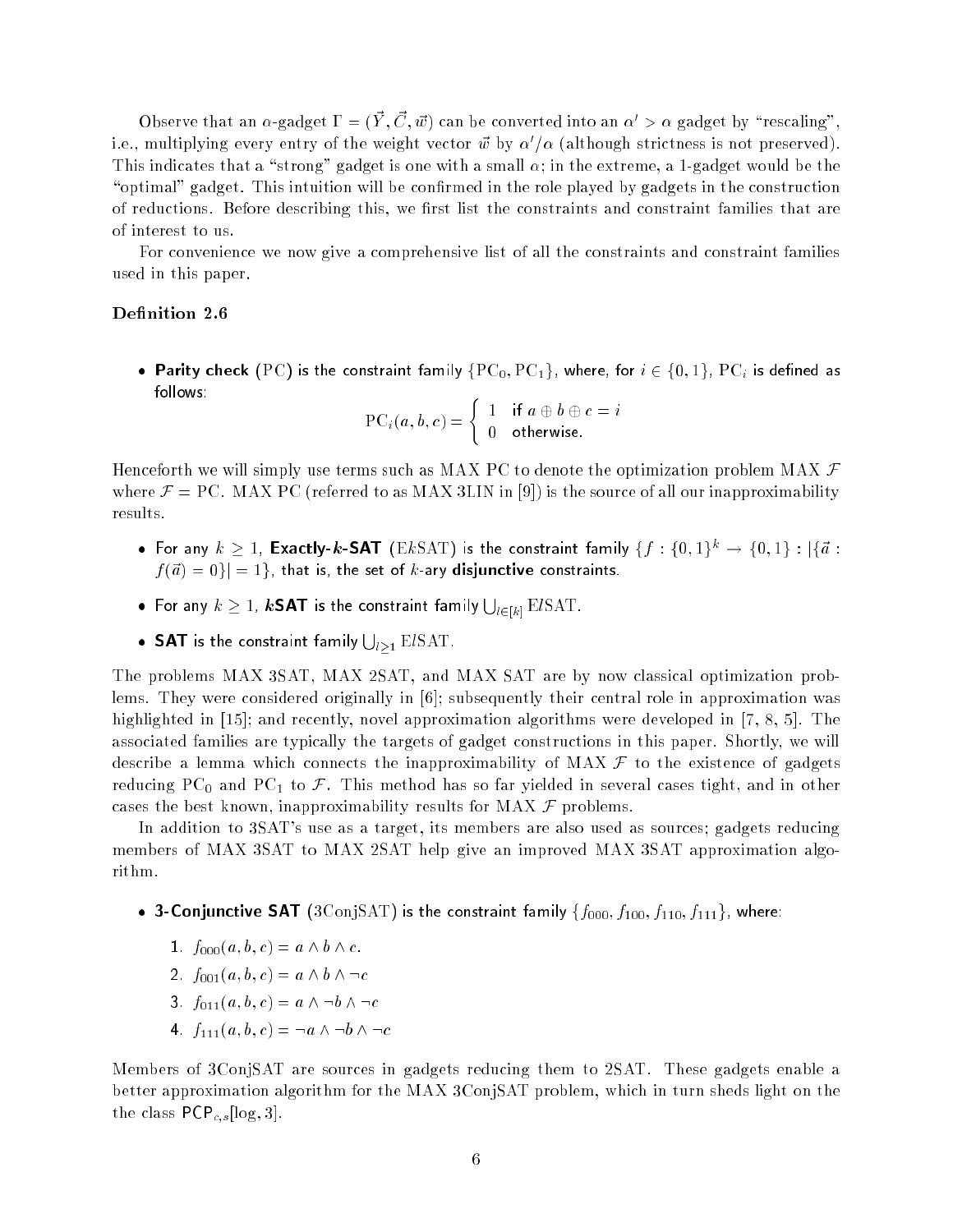• CUT:  $\{0, 1\}^2 \rightarrow \{0, 1\}$  is the constraint function given by  $CUT(a, b) = a \oplus b$ . CUT/0 is the family of constraints  $\{CUT, T\}$ , where  $T(a) = 0 \oplus a = a$ . CUT/1 is the family of constraints  $\{CUT, F\}$ , where  $F(a) = 1 \oplus a = \neg a$ .

MAX CUT is again a classical optimization problem. It has attracted attention due to the recent result of Goemans and Williamson [8] providing a .878-approximation algorithm. An observation from Bellare et al. [2] shows that the approximability of MAX CUT/0, MAX CUT/1, and MAX CUT are all identical; this is also formalized in Proposition 4.1 below. Hence MAX CUT/0 becomes the target of gadget constructions in this paper, allowing us to get inapproximability results for these three problems.

• **DICUT**:  $\{0, 1\}^2 \rightarrow \{0, 1\}$  is the constraint function given by  $\text{DICUT}(a, b) = \neg a \wedge b$ .

MAX DICUT is another optimization problem to which the algorithmic results of [8, 5] apply. Gadgets whose target is DICUT will enable us to get inapproximability results for MAX DICUT.

• 2CSP is the constraint family consisting of all 16 binary functions, i.e.  $2CSP = \{f : \{0,1\}^2 \rightarrow \emptyset\}$  $\{0,1\}\}.$ 

MAX 2CSP was considered in [5], which gives a .859-approximation algorithm; here we provide inapproximability results.

• Respect of monomial basis check (RMBC) is the constraint family  $\{RMBC_{ij}|i, j \in \{0,1\}\},$ where **Service State State State State State** 

 $\mathrm{RMBC}_{ij}(a, b, c, d) =$ >< >: 1 if  $a = 0$  and  $b = c \oplus i$ 1 if  $a = 1$  and  $b = d \oplus j$ 

 $\mathrm{RMBC}_{00}$  may be thought of as the test  $(c,d)|a| \, \dot{=} \,$   $b, \; \mathrm{RMBC}_{01}$  as the test  $(c, \neg d)|a| \, \dot{=} \,$   $b,$  $\mathrm{RMBC}_{10}$  as the test  $(\neg c, d) [a] \doteq b$  and  $\mathrm{RMBC}_{11}$  as the test  $(\neg c, \neg d) [a] \doteq b$ , where the notation  $(v_1, \ldots, v_n)[i]$  refers to the  $i + 1$ 'st coordinate of the vector  $(v_1, \ldots, v_n)$ .

Our original interest in RMBC came from the work of Bellare et al. [2] which derived hardness results for MAX  $\mathcal F$  using gadgets reducing every constraint function in PC and RMBC to  $\mathcal F$ . This work has been effectively superseded by Håstad's [9] which only requires gadgets reducing members of PC to  $\mathcal F$ . However we retain some of the discussion regarding gadgets with RMBC functions as a source, since these constructions were signicantly more challenging, and some of the techniques applied to overcome the challenges may be applicable in other gadget constructions. A summary of all the gadgets we found, with their performances and lower bounds, is given in Table 1.

We now put forth a theorem, essentially from [2] (and obtainable as a generalization of its Lemmas 4.7 and 4.15), that relates the existence of gadgets with  $\mathcal F$  as target, to the hardness of approximating MAX  $\mathcal{F}$ . Since we will not be using this theorem, except as a motivation for studying the family RMBC, we do not prove it here.

Theorem 2.7 For any family F, if there exists an  $\alpha_1$ -gadget reducing every function in PC to F and an  $\alpha_2$ -gadget reducing every function in  $\mathrm{RMBC}$  to  $\mathcal F,$  then for any  $\epsilon\,>\,0,$  MAX  $\mathcal F$  is hard to approximate to within  $1 - \frac{1}{6\alpha_1 + 4\alpha_2} + \epsilon$ .

In this paper we will use the following, stronger, result by Hastad.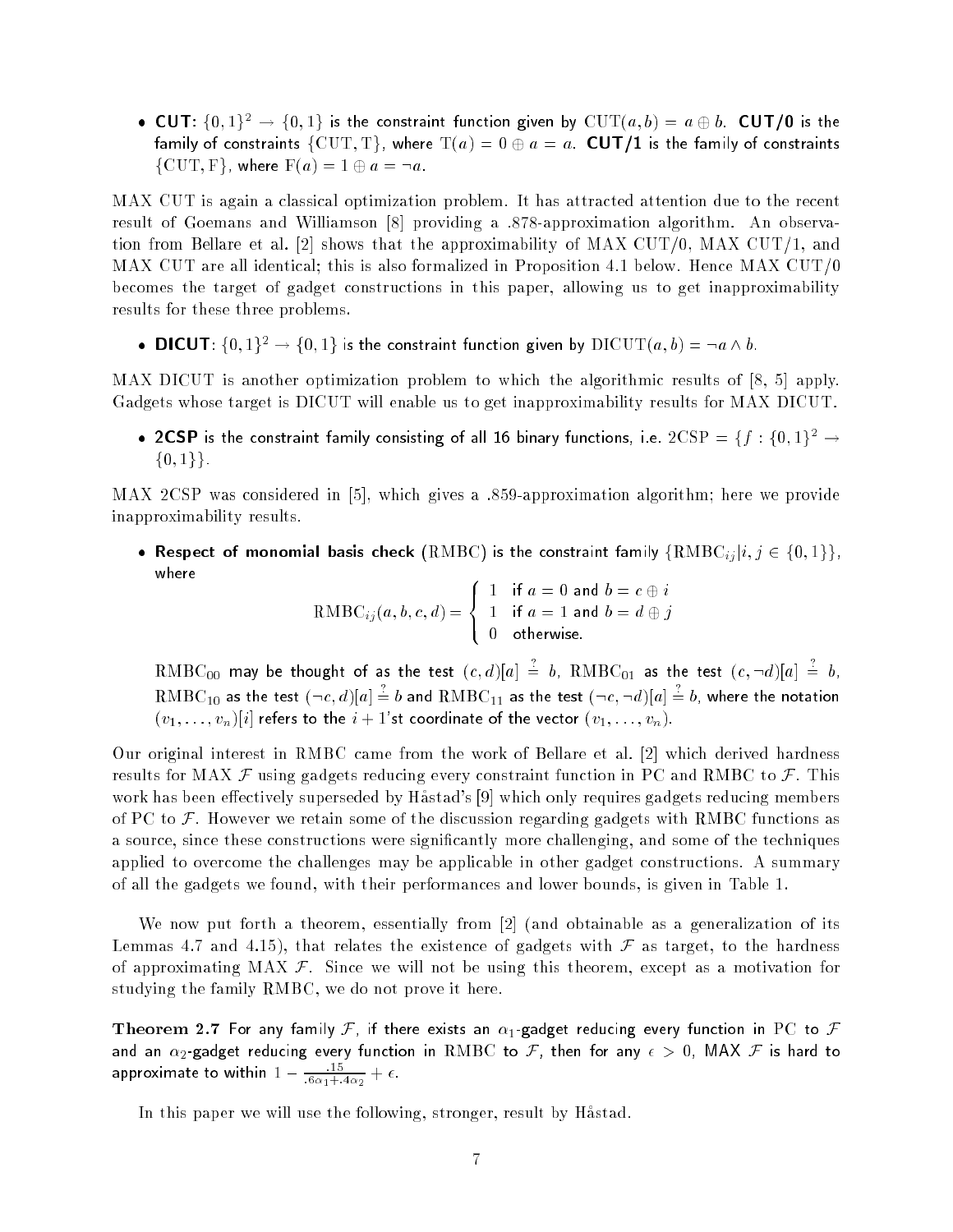| source $f \rightarrow$ target $\mathcal{F}$            | previous $\alpha$ | our $\alpha$ | lower bound    |
|--------------------------------------------------------|-------------------|--------------|----------------|
| $3SAT \rightarrow 2SAT$                                | 7                 | 3.5          | 3.5            |
| $3\text{ConjSAT} \longrightarrow 2\text{SAT}(\dagger)$ |                   | 4            | 4              |
| $PC \rightarrow 3SAT$                                  | 4                 |              | $\overline{4}$ |
| $PC \longrightarrow 2SAT$                              | 11                |              | 11             |
| $PC \rightarrow 2CSP$                                  | 11                | 5            | 5              |
| $PC_0 \longrightarrow CUT/0$                           | 10                | 8            | 8              |
| $PC_0 \longrightarrow DICUT$                           |                   | 6.5          | 6.5            |
| $PC_1 \longrightarrow$ CUT/0                           | 9                 |              | 9              |
| $PC_1 \longrightarrow DICUT$                           |                   | 6.5          | 6.5            |
| RMBC $\longrightarrow$ 2CSP                            | 11                | 5            | 5              |
| $RMBC \rightarrow 3SAT$                                | 4                 |              | $\overline{4}$ |
| $RMBC \rightarrow 2SAT$                                | 11                |              | 11             |
| $RMBC_{00} \longrightarrow$ CUT/0                      | 11                | 8            | 8              |
| $RMBC_{00} \longrightarrow DICUT$                      |                   | 6            | 6              |
| $RMBC_{01} \longrightarrow$ CUT/0                      | 12                | 8            | 8              |
| $RMBC_{01} \longrightarrow DICUT(\ddagger)$            |                   | 6.5          | 6              |
| $RMBC_{10} \longrightarrow$ CUT/0                      | 12                | 9            | 9              |
| $RMBC_{10} \longrightarrow DICUT(1)$                   |                   | 6.5          | 6              |
| $RMBC_{11} \longrightarrow$ CUT/0                      | 12                | 9            | 9              |
| $RMBC_{11} \longrightarrow DICUT$                      |                   | 7            |                |

Table 1: Except for the cases marked  $(t)$  and  $(t)$  above, all gadgets described are provably optimal. and strict.  $(t)$  is the best possible strict gadget; there is a non-strict 3-gadget. The optimality of gadgets marked  $(\frac{1}{4})$  were not verified. All "previous" results quoted are interpretations of the results in [2], except the gadget reducing 3SAT to 2SAT, which is due to [6], and the gadget reducing PC to 3SAT, which is folklore.

Theorem 2.8 [9] For any family  $\cal F$ , if there exists an  $\alpha_0$ -gadget reducing  ${\rm PC}_0$  to  $\cal F$  and an  $\alpha_1$ -gadget reducing  $PC_{1}$  to  ${\cal F},$  then for any  $\epsilon > 0,$   ${\rm MAX}$   ${\cal F}$  is hard to approximate to within  $1 - \frac{1}{\alpha_{0} + \alpha_{1}} + \epsilon.$ 

Thus, using CUT/0, DICUT, 2CSP, EkSAT and kSAT as the target of gadget constructions from PC<sub>0</sub> and PC<sub>1</sub>, we can show the hardness of MAX CUT, MAX DICUT, MAX 2CSP, MAX EkSAT and MAX kSAT respectively. Furthermore, minimizing the value of  $\alpha$  in the gadgets gives better hardness results.

## <sup>3</sup> The Basic Procedure

The key aspect of making the gadget search spaces finite is to limit the number of auxiliary variables, by showing that duplicates (in a sense to be claried) can be eliminated by means of proper substitutions. In general, this is possible if the target of the reduction is a "hereditary" family as defined below.

Definition 3.1 A constraint family F is hereditary if for any  $f \in \mathcal{F}$  of arity k, and any two indices  $i,j \in [k],$  the function  $f$  when restricted to  $X_i \equiv X_j$  and considered as a function of  $k-1$  variables,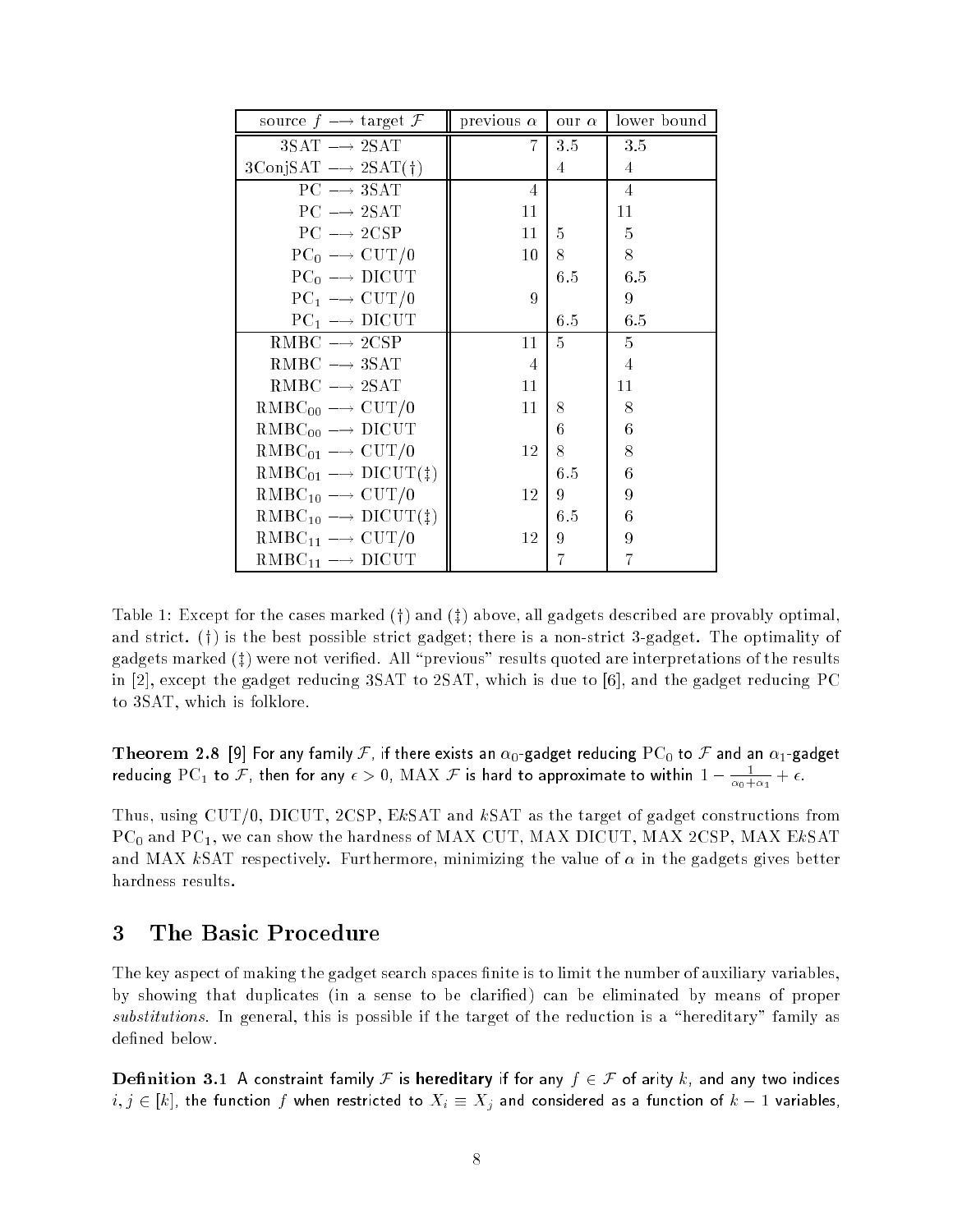is identical (up to the order of the arguments) to some other function  $f'\in \mathcal{F}\cup \{0,1\}$  (where 0 and  $1$ denote the constant functions).

Definition 3.2 A family F is complementation-closed if it is hereditary and, for any  $f \in \mathcal{F}$  of arity k, and any index  $i \in [k]$ , the function  $f'$  given by  $f'(X_1, \ldots, X_k) = f(X_1, \ldots, X_{i-1}, \neg X_i, X_{i+1}, \ldots, X_k)$ is contained in  $F$ .

 $\bf{Definition 3.3}$   $[{\sf Partial~Gagger}]{\sf For}$   $\alpha\in \mathcal{R}^+$ ,  $S\subseteq \{0,1\}^k$ , a constraint function  $f:\{0,1\}^k\rightarrow \{0,1\},$ and a constraint family  $\mathcal{F}$ : an  $S$ -partial  $\alpha$ -gadget (or "S-partial gadget with performance  $\alpha$ ") reducing  $f$  to  ${\cal F}$  is a finite collection of constraints  $C_1,\ldots,C_m$  from  ${\cal F}$  over primary variables  $X_1,\ldots,X_k$  and finitely many auxiliary variables  $Y_1, \ldots, Y_n$ , and a collection of non-negative real weights  $w_1, \ldots, w_m,$ with the property that, for boolean assignments  $\vec{a}$  to  $X_1,\ldots,X_k$  and  $\vec{b}$  to  $Y_1,\ldots,Y_n,$  the following are satisfied:

$$
(\forall \vec{a} \in \{0,1\}^k : f(\vec{a}) = 1) \ (\forall \vec{b} \in \{0,1\}^n) : \ \sum_{j=1}^m w_j C_j(\vec{a}, \vec{b}) \ \leq \ \alpha,
$$
 (5)

$$
(\forall \vec{a} \in S : f(\vec{a}) = 1) (\exists \vec{b} \in \{0, 1\}^n) : \sum_{j=1}^m w_j C_j(\vec{a}, \vec{b}) = \alpha,
$$
 (6)

$$
(\forall \vec{a} \in \{0,1\}^k : f(\vec{a}) = 0) \ (\forall \vec{b} \in \{0,1\}^n) : \ \sum_{j=1}^m w_j C_j(\vec{a}, \vec{b}) \ \leq \ \alpha - 1. \tag{7}
$$

$$
(\forall \vec{a} \in S : f(\vec{a}) = 0) (\exists \vec{b} \in \{0, 1\}^n) : \sum_{j=1}^m w_j C_j(\vec{a}, \vec{b}) = \alpha - 1.
$$
 (8)

We use the shorthand notation  $\Gamma = (\vec{Y}, \vec{C}, \vec{w})$  to denote the partial gadget.

The following proposition follows immediately from the definitions of a gadget and a partial gadget.

 $\bf{Proposition\ 3.4}$  For a constraint function  $f:\{0,1\}^k \to \{0,1\},$  let  $S_1=\{\vec{a}\in \{0,1\}^k:f(\vec{a})=1\}$ and let  $S_2 = \{0,1\}^k$  . Then for every  $\alpha \in \mathcal{R}^+$  and constraint family  $\mathcal{F}$ :

- 1. An  $S_1$ -partial  $\alpha$ -gadget reducing f to F is an  $\alpha$ -gadget reducing f to F.
- 2. An  $S_2$ -partial  $\alpha$ -gadget reducing f to F is a strict  $\alpha$ -gadget reducing f to F.

 ${\bf Definition}$   ${\bf 3.5}$  For  $\alpha\geq 1$  and  $S\subseteq \{0,1\}^k$ , let  $\Gamma=(\vec Y,\vec C,\vec w)$  be an  $S$ -partial  $\alpha$ -gadget reducing a constraint  $f:\{0,1\}^k\to\{0,1\}$  to a constraint family  ${\cal F}$  . We say that the function  $b:S\to\{0,1\}^n$  is a witness for the partial gadget, witnessing the set S, if  $b(\vec{a})$  satisfies equations (6) and (8). Specifically:

$$
(\forall \vec{a} \in S : f(\vec{a}) = 1) : \sum_{j=1}^{m} w_j C_j(\vec{a}, b(\vec{a})) = \alpha, \text{ and}
$$
  

$$
(\forall \vec{a} \in S : f(\vec{a}) = 0) : \sum_{j=1}^{m} w_j C_j(\vec{a}, b(\vec{a})) = \alpha - 1.
$$

The witness function can also be represented as an  $|S|\times (k+n)$ -matrix  $W_b$  whose rows are the vectors  $({\vec a}, b({\vec a}))$ . Notice that the columns of the matrix correspond to the variables of the gadget, with the first k columns corresponding to primary variables, and the last n corresponding to auxiliary variables. In what follows we shall often prefer the matrix notation.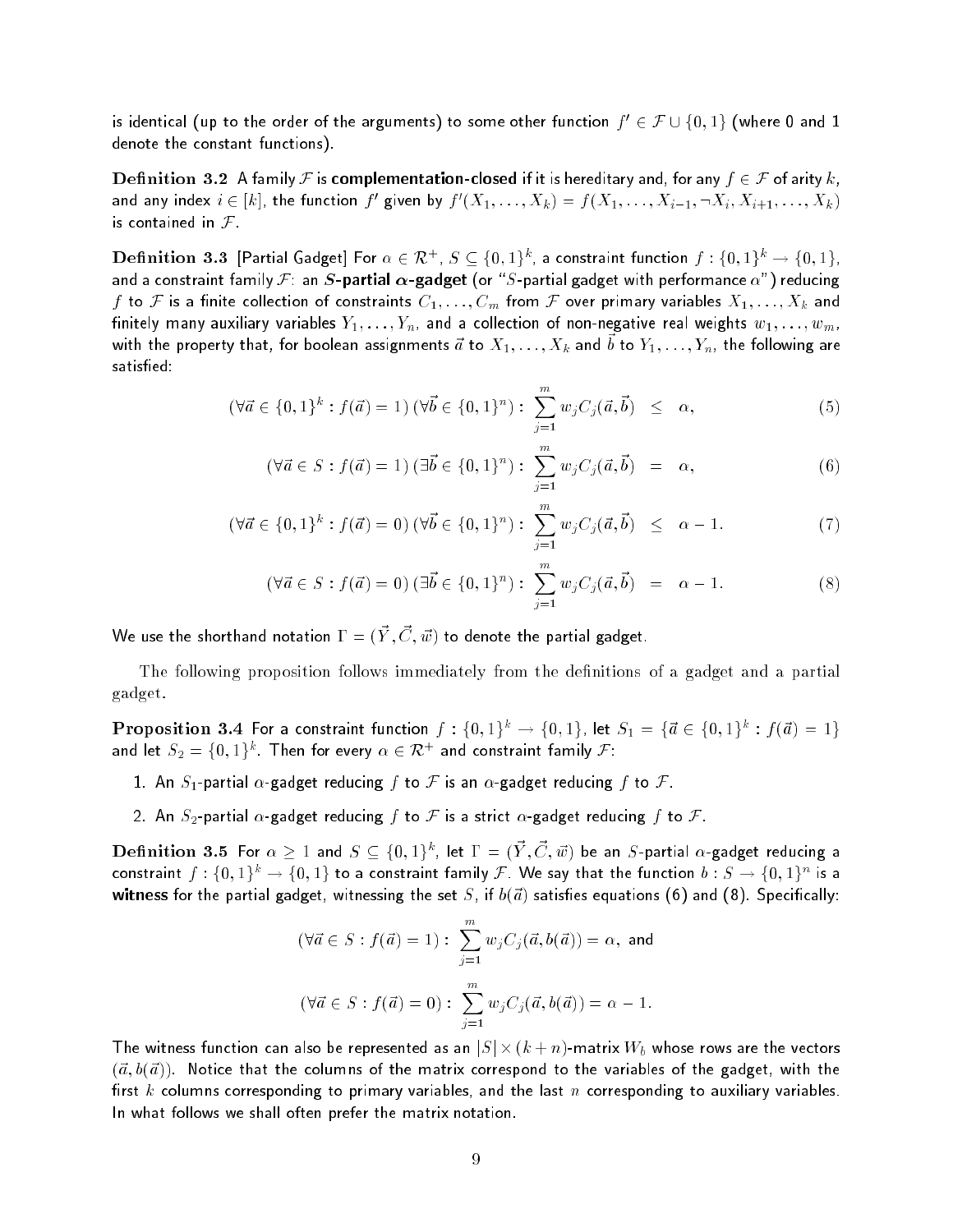${\bf Definition}$   ${\bf 3.6}$   $\,$  For a set  $S \subseteq \{0,1\}^k$  let  $M_S$  be the matrix whose rows are the vectors  $\vec{a} \in S,$  let  $k_S^\prime$  be the number of distinct columns in  $M_S$ , and let  $k_S^{\prime\prime}$  be the number of columns in  $M_S$  distinct up to complementation. Given a constraint  $f$  of arity  $k$  and a hereditary constraint family  $\mathcal F$  that is not complementation-closed, an  $(S, f, \mathcal{F})$ -canonical witness matrix (for an  $S$ -partial gadget reducing  $f$  to  $\cal F)$  is the  $|S|\!\times\!(2^{|S|}\!+\!k\!-\!k_S')$  matrix  $W$  whose first  $k$  columns correspond to the  $k$  primary variables and whose remaining columns are all possible column vectors that are distinct from one another and from the columns corresponding to the primary variables. If  $\mathcal F$  is complementation-closed, then a canonical witness matrix is the  $|S|\times (2^{|S|-1}+k-k''_S)$  matrix  $W$  whose first  $k$  columns correspond to the  $k$ primary variables and whose remaining columns are all possible column vectors that are distinct up to complementation from one another and from the columns corresponding to the primary variables.

The following lemma is the crux of this paper and establishes that the optimal gadget reducing a constraint function f to a hereditary family F is finite. To motivate the lemma, we first present an example, due to Karloff and Zwick [11], showing that this need not hold if the family  $\mathcal F$  is not hereditary. Their counterexample has  $f(a) = a$  and  $\mathcal{F} = \{PC_1\}$ . Using k auxiliary variables,  $Y_1, \ldots, Y_k$ , one may construct a gadget for the constraint X, using the constraints  $X \oplus Y_i \oplus Y_j$ ,  $1 \leq i < j \leq k$ , with each constraint having the same weight. For an appropriate choice of this weight it may be verified that this yields a  $(2-2/k)$ -gadget for even k; thus the performance tends to 2 in the limit. On the other hand it can be shown that any gadget with  $k$  auxiliary variables has performance at most  $2 - 2^{1-k}$ ; thus no finite gadget achieves the limit. It is clear that for this example the lack of hereditariness is critical: any hereditary family containing  $PC<sub>1</sub>$  would also contain  $f$ , providing a trivial 1-gadget.

To see why the hereditary property helps in general, consider an  $\alpha$ -gadget  $\Gamma$  reducing f to  $\mathcal F$ , and let W be a witness matrix for  $\Gamma$ . Suppose two columns of W, corresponding to auxiliary variables  $Y_1$  and  $Y_2$  of  $\Gamma$ , are identical. Then we claim that  $\Gamma$  does not really need the variable  $Y_2$ . In every constraint containing  $Y_2$ , replace it with  $Y_1$ , to yield a new collection of weighted constraints. By the hereditary property of  $\mathcal{F}$ , all the resulting constraints are from  $\mathcal{F}$ . And, the resulting instance satisfies all the properties of an  $\alpha$ -gadget. (The universal properties follow trivially, while the existential properties follow from the fact that in the witness matrix  $Y_1$  and  $Y_2$ have the same assignment.) Thus this collection of constraints forms a gadget with fewer variables and performance at least as good. The finiteness follows from the fact a witness matrix with distinct columns has a bounded number of columns. The following lemma formalizes this argument. In addition it also describes the canonical witness matrix for an optimal gadget  $-$  something that will be of use later.

Lemma 3.7 For  $\alpha\,\geq\,1$ , set  $\,S\,\subset\,\{0,1\}^k,$  constraint  $\,f\,:\,\{0,1\}^k\,\to\,\{0,1\}\,$  and hereditary constraint family F, if there exists an S-partial  $\alpha$ -gadget  $\Gamma$  reducing f to F, with witness matrix W, then for any  $(S,f,\mathcal{F})$ -canonical witness matrix  $W'$ , and some  $\alpha'\leq\alpha,$  there exists an  $\alpha'$ -gadget  $\Gamma'$  reducing  $f$  to  $\mathcal{F},$ with  $W'$  as a witness matrix.

*Proof*: We first consider the case where F is not complementation-closed. Let  $\Gamma = (\vec{Y}, \vec{C}, \vec{w})$ be an S-partial  $\alpha$ -gadget reducing f to F and let W be a witness matrix for  $\Gamma$ . We create a gadget  $\Gamma'$  with  $n'=2^{|S|}-k'$  auxiliary variables  $Y'_1,\ldots,Y'_{n'}$ , one associated with each column of the matrix  $W'$  other than the first  $k$  .

With each variable  $Y_i$  of  $\Gamma$  we associate a variable Z such that the column corresponding to  $Y_i$  in W is the same as the column corresponding to Z in W'. Notice that Z may be one of the primary variables  $X_1, \ldots, X_k$  or one of the auxiliary variables  $Y'_1, \ldots, Y'_{n'}$ . By definition of a canonical witness, such a column and hence variable Z does exist.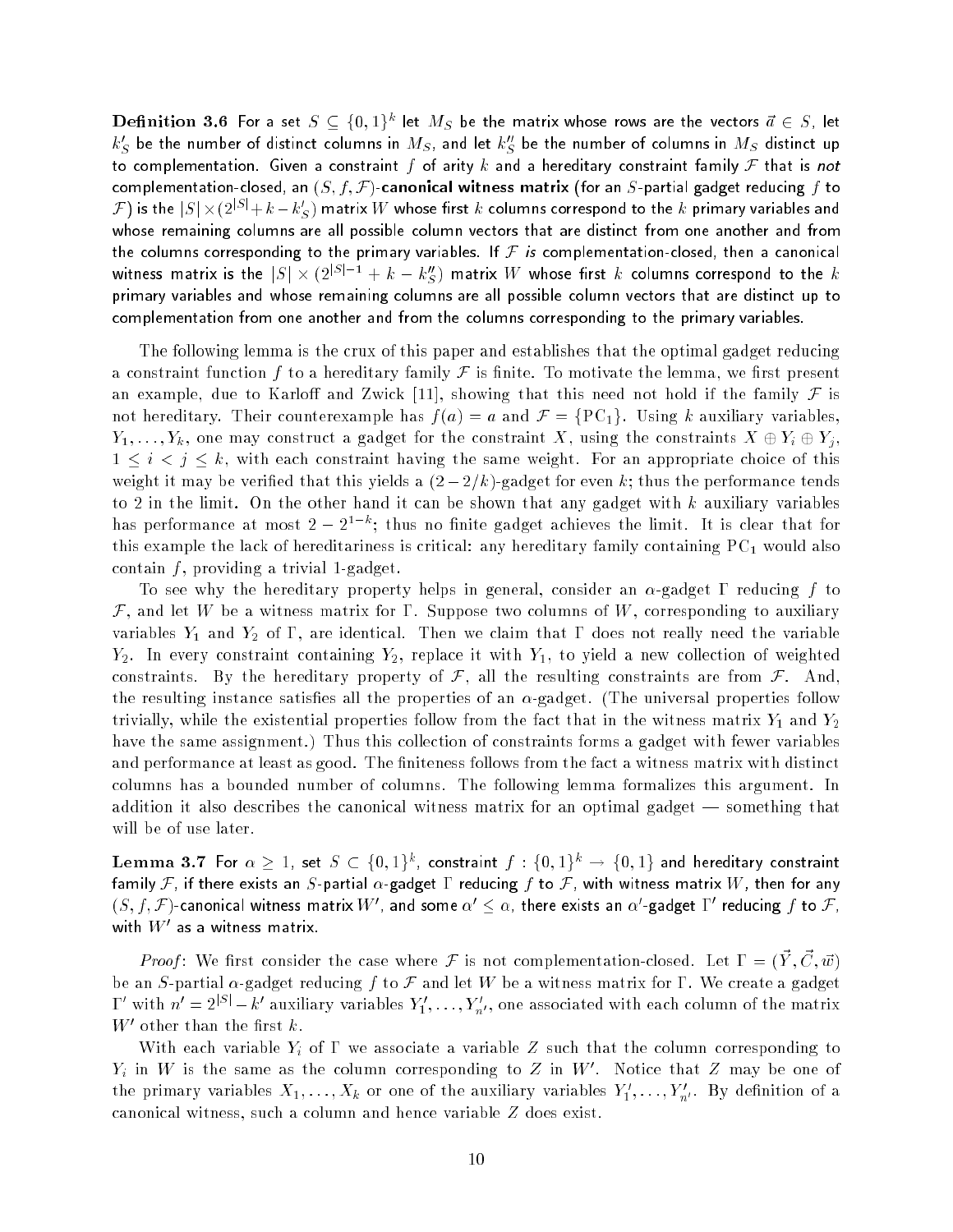Now for every constraint  $C_j$  on variables  $Y_{i_1},\ldots,Y_{i_k}$  in  $\Gamma$  with weight  $w_j,$  we introduce the constraint  $C_j$  on variables  $Y_{i'_1},\ldots,Y_{i'_k}$  in  $\Gamma'$  with weight  $w_j$  where  $Y_{i'_l}$  is the variable associated with  $Y_{i_l}.$  Notice that in this process the variables involved with a constraint do not necessarily remain distinct. This is where the *hereditary property* of F is used to ensure that a constraint  $C_i \in \mathcal{F}$ , when applied to a tuple of non-distinct variables, remains a constraint in  $\mathcal F$ . In the process we may arrive at some constraints which are either always satisfied or never satisfied. For the time being, we assume that the constraints **0** and 1 are contained in  $\mathcal{F}$ , so this occurrence does not cause a problem. Later we show how this assumption is removed.

This completes the description of  $\Gamma'$ . To verify that  $\Gamma'$  is indeed an S-partial  $\alpha$ -gadget, we notice that the universal constraints (conditions  $(5)$  and  $(7)$  in Definition 3.3) are trivially satisfied, since 0 is obtained from by renaming some variables and possibly identifying some others. To see that the existential constraints (conditions  $(6)$  and  $(8)$  in Definition 3.3) are satisfied, notice that the assignments to the variables  $\vec{Y}$  that witness these conditions in  $\Gamma$  are allowable assignments to the corresponding variables in  $\vec{Y}'$  and in fact this is what dictated our association of variables in  $\vec{Y}$  to the variables in  $\vec{Y}'$ . Thus  $\Gamma'$  is indeed an  $S$ -partial  $\alpha$ -gadget reducing  $f$  to  ${\cal F},$  and, by construction, has  $W'$  as a witness matrix.

Last, we remove the assumption that  $\Gamma'$  must include constraints **0** and 1. Any constraints **0** can be safely thrown out of the gadget without changing any of the parameters, since such constraints are never satisfied. On the other hand, constraints 1 do affect  $\alpha$ . If we throw away a 1 constraint of weight  $w_i$ , this reduces the total weight of satisfied clauses in every assignment by  $w_i$ . Throwing away all such constraints reduces  $\alpha$  by the total weight of the 1 constraints, producing a gadget of (improved) performance  $\alpha' \leq \alpha$ .

Finally, we describe the modifications required to handle the case where  $\mathcal F$  is complementationclosed (in which case the definition of a canonical witness changes). Here, for each variable  $Y_i$  and its associated column of  $W,$  either there is an equal column in  $W',$  in which case we replace  $Y_i$  with the column's associated variable  $Y_{i'}^{\prime}$ , or there is a complementary column in  $W^{\prime},$  in which case we replace  $Y_i$  with the negation of the column's associated variable,  $\neg Y'_{i'}$ , The rest of the construction proceeds as above, and the proof of correctness is the same.  $\Box$ 

It is an immediate consequence of Lemma 3.7 that an optimum gadget reducing a constraint function to a hereditary family does not need to use more than an explicitly bounded number of auxiliary variable.

Corollary 3.8 Let f be a constraint function of arity k with s satisfying assignments. Let F be a constraint family and  $\alpha \geq 1$  be such that there exists an  $\alpha$ -gadget reducing f to F.

- 1. If  ${\cal F}$  is hereditary then there exists an  $\alpha'$ -gadget with at most  $2^s$   $k'$  auxiliary variables reducing  $f$ to F, where  $\alpha' \leq \alpha$ , and  $k'$  is the number of distinct variables among the satisfying assignments of  $f$
- 2. If  ${\cal F}$  is complementation-closed then there exists an  $\alpha'$ -gadget with at most  $2^{s-1} k''$  auxiliary variables reducing f to F, for some  $\alpha' \leq \alpha$ , where  $k''$  is the number of distinct variables, up to complementation, among the satisfying assignments of  $f$ .

Corollary 3.9 Let f be a constraint function of arity k. Let F be a constraint family and  $\alpha \geq 1$  be such that there exists a strict  $\alpha$ -gadget reducing f to F.

1. If  ${\cal F}$  is hereditary then there exists a strict  $\alpha'$ -gadget with at most  $2^{2^k}-k$  auxiliary variables reducing f to F, for some  $\alpha' \leq \alpha$ .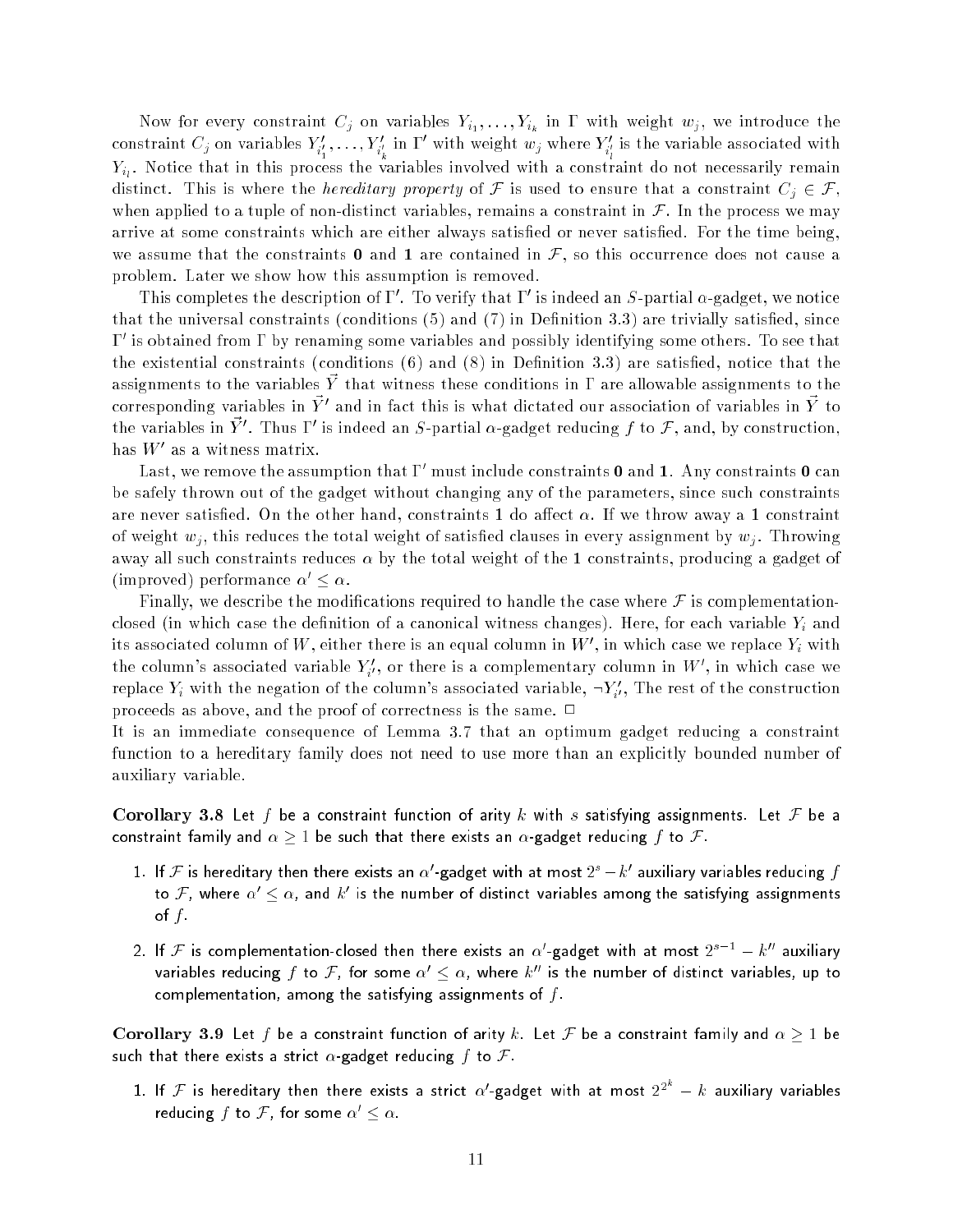2. If  ${\cal F}$  is complementation-closed then there exists a strict  $\alpha'$ -gadget with at most  $2^{2^k-1}-k$  auxiliary variables reducing f to F, for some  $\alpha' \leq \alpha$ .

We will now show how to cast the search for an optimum gadget as a linear programming problem.

 ${\bf D}$ efinition 3.10 For a constraint function  $f$  of arity  $k$ , constraint family  ${\cal F}$ , and  $s\times (k+n)$  witness matrix  $M$ ,  $LP(f, \mathcal{F}, M)$  is a linear program defined as follows:

- Let  $C_1, \ldots, C_m$  be all the possible distinct constraints that arise from applying a constraint function from F to a set of  $n+k$  Boolean variables. Thus for every  $j, C_j: \{0,1\}^{k+n} \to \{0,1\}$ . The LP variables are  $w_1, \ldots, w_m$ , where  $w_j$  corresponds to the weight of the constraint  $C_j$ . Additionally the LP has one more variable  $\alpha$ .
- $\bullet$  Let  $S \,\subseteq\, \{0,1\}^k$  and  $b \,:\, S \,\to\, \{0,1\}^n$  be such that  $M \,=\, W_b$  (i.e.,  $M$  is the witness matrix corresponding to the witness function b for the set  $S$ ). The LP inequalities correspond to the definition of an  $S$ -partial gadget.

$$
(\forall \vec{a} \in \{0,1\}^k : f(\vec{a}) = 1) \ (\forall \vec{b} \in \{0,1\}^n) : \ \sum_{j=1}^m w_j C_j(\vec{a}, \vec{b}) \ \leq \ \alpha,
$$
 (9)

$$
(\forall \vec{a} \in S : f(\vec{a}) = 1) : \sum_{j=1}^{m} w_j C_j(\vec{a}, b(\vec{a})) = \alpha,
$$
 (10)

$$
(\forall \vec{a} \in \{0, 1\}^k : f(\vec{a}) = 0) \ (\forall \vec{b} \in \{0, 1\}^n) : \sum_{j=1}^m w_j C_j(\vec{a}, \vec{b}) \leq \alpha - 1,\tag{11}
$$

$$
(\forall \vec{a} \in S : f(\vec{a}) = 0) : \sum_{j=1}^{m} w_j C_j(\vec{a}, b(\vec{a})) = \alpha - 1.
$$
 (12)

Finally the LP has the inequalities  $w_j \geq 0$ .

• The objective of the LP is to minimize  $\alpha$ .

 ${\bf Proposition \ 3.11}$  For any constraint function  $f$  of arity  $k$ , constraint family  ${\cal F}$ , and  $s\times (k+n)$ witness matrix  $M$  witnessing the set  $S\subseteq \{0,1\}^k$ , if there exists an  $S$ -partial gadget reducing  $f$  to  ${\mathcal F}$ with witness matrix M, then  $LP(f, \mathcal{F}, M)$  finds such a gadget with the minimum possible  $\alpha$ .

*Proof*: The LP-generated gadget consists of  $k$  primary variables  $X_1, \ldots, X_k$  corresponding to the first k columns of M; n auxiliary variables  $Y_1, \ldots, Y_n$  corresponding to the remaining n columns of M; constraints  $C_1, \ldots, C_m$  as defined in Definition 3.10; and weights  $w_1, \ldots, w_m$  as returned by  $LP(f, \mathcal{F}, M)$ . By construction the LP solution returns the minimum possible  $\alpha$  for which an Spartial  $\alpha$ -gadget reducing f to F with witness M exists.  $\Box$ 

Theorem  $\,3.12\,$  [Main] Let  $f$  be a constraint function of arity  $k$  with  $s$  satisfying assignments. Let  $k^\prime$  be the number of distinct variables of f and  $k^{\prime\prime}$  be the number of distinct variables up to complementation. Let  $\mathcal F$  be a hereditary constraint family with functions of arity at most l. Then:

If there exists an  $\alpha$ -gadget reducing f to F, then there exists such a gadget with at most v auxiliary variables, where  $v = 2^{s-1} - k''$  if  ${\cal F}$  is complementation-closed and  $v = 2^s - k'$  otherwise.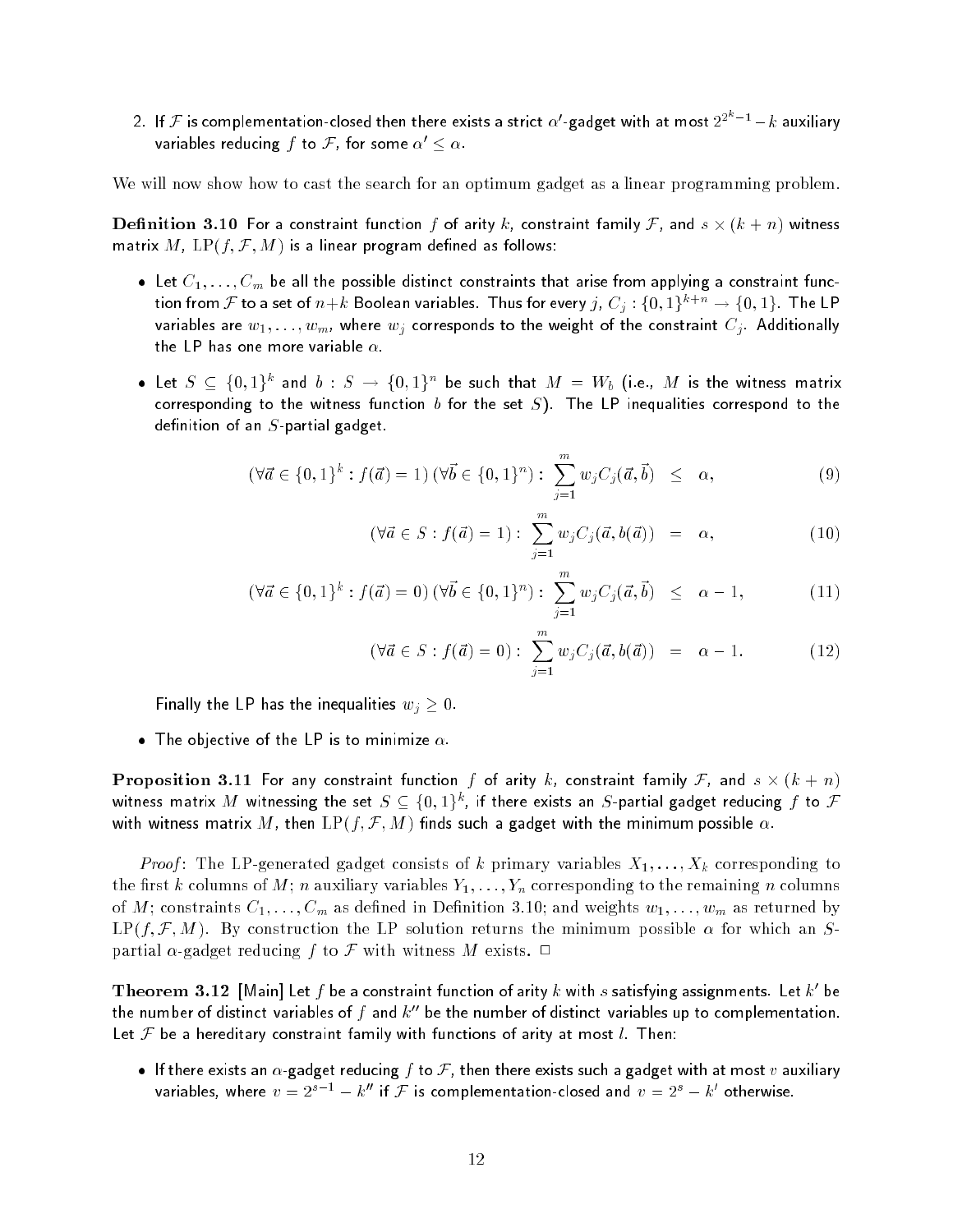• If there exists a strict  $\alpha$ -gadget reducing f to F then there exists such a gadget with at most  $v$  auxiliary variables, where  $v\,=\,2^{2^k-1}\,-\,k^{\prime\prime}$  if  ${\cal F}$  is complementation-closed and  $v\,=\,2^{2^k}\,-\,k^{\prime}$ otherwise.

Furthermore such a gadget with smallest performance can be found by solving a linear program with at most  $|\mathcal{F}| \times (v+k)^l$  variables and  $2^{v+k}$  constraints.

**Remark:** The sizes given above are upper bounds. In specific instances, the sizes may be much smaller. In particular, if the constraints of  $\mathcal F$  exhibit symmetries, or are not all of the same arity, then the number of variables of the linear program will be much smaller.

*Proof*: By Proposition 3.11 and Lemma 3.7, we have that  $LP(f, \mathcal{F}, W_S)$  yields an optimal Spartial gadget if one exists. By Proposition 3.4 the setting  $S = S_1 = {\vec{a}} f({\vec{a}}) = 1$  gives a gadget, and the setting  $S = S_2 = \{0,1\}^k$  gives a strict gadget. Corollaries 3.8 and 3.9 give the required bound on the number of auxiliary variables; and the size of the LP then follows from the definition.  $\Box$ 

To conclude this section, we mention some (obvious) facts that become relevant when searching for large gadgets. First, if  $S' \subseteq S$ , then the performance of an  $S'$ -partial gadget reducing f to  $\mathcal F$ is also a lower bound on the performance of an S-partial gadget reducing  $f$  to  $\mathcal{F}$ . The advantage here is that the search for an  $S'$ -partial gadget may be much faster. Similarly, to get upper bounds on the performance of an S-partial gadget, one may use other witness matrices for S (rather than the canonical one); in particular ones with (many) fewer columns. This corresponds to making a choice of auxiliary variables not to be used in such a gadget.

## <sup>4</sup> Improved Negative Results

### 4.1 MAX CUT

We begin by showing an improved hardness result for the MAX CUT problem. It is not difficult to see that no gadget per Definition 2.5 can reduce any member of PC to CUT: for any setting of the variables which satisfies equation  $(2)$ , the complementary setting has the opposite parity (so that it must be sub ject to inequality (3)), but the values of all the CUT constraints are unchanged, so that the gadget's value is still  $\alpha$ , violating (3). Following [2], we use instead the fact that MAX CUT and MAX CUT/0 are equivalent with respect to approximation as shown below.

**Proposition 4.1** MAX CUT is equivalent to MAX CUT/0. Specifically, given an instance  $I$  of either problem, we can create an an instance  $L$  for the other with the same optimum and with the feature that an assignment satisfying constraints of total weight  $W$  to the latter can be transformed into an assignment satisfying constraints of the same total weight in  $I$ .

*Proof*: The reduction from MAX CUT to MAX CUT/0 is trivial, since the family CUT/0 contains CUT; and thus the identity map provides the required reduction.

In the reverse direction, given an instance  $(\vec{X}, \vec{C}, \vec{w})$  of MAX CUT/0 with n variables and m clauses, we create an instance  $(\vec{X}', \vec{C}', \vec{w})$  of MAX CUT with  $n+1$  variables and  $m$  clauses. The variables are simply the variables  $\vec{X}$  with one additional variable called 0. The constraints of  $\vec{C}$  are transformed as follows. If the constraint is a CUT constraint on variables  $X_i$  and  $X_j$  it is retained as is. If the constraint is  $T(X_i)$  it is replaced with the constraint CUT( $X_i$ , 0). Given a assignment  $\vec{a}$  to the vector  $\vec{X}',$  notice that its complement also satisfies the same number of constraints in  $\mathcal{I}'.$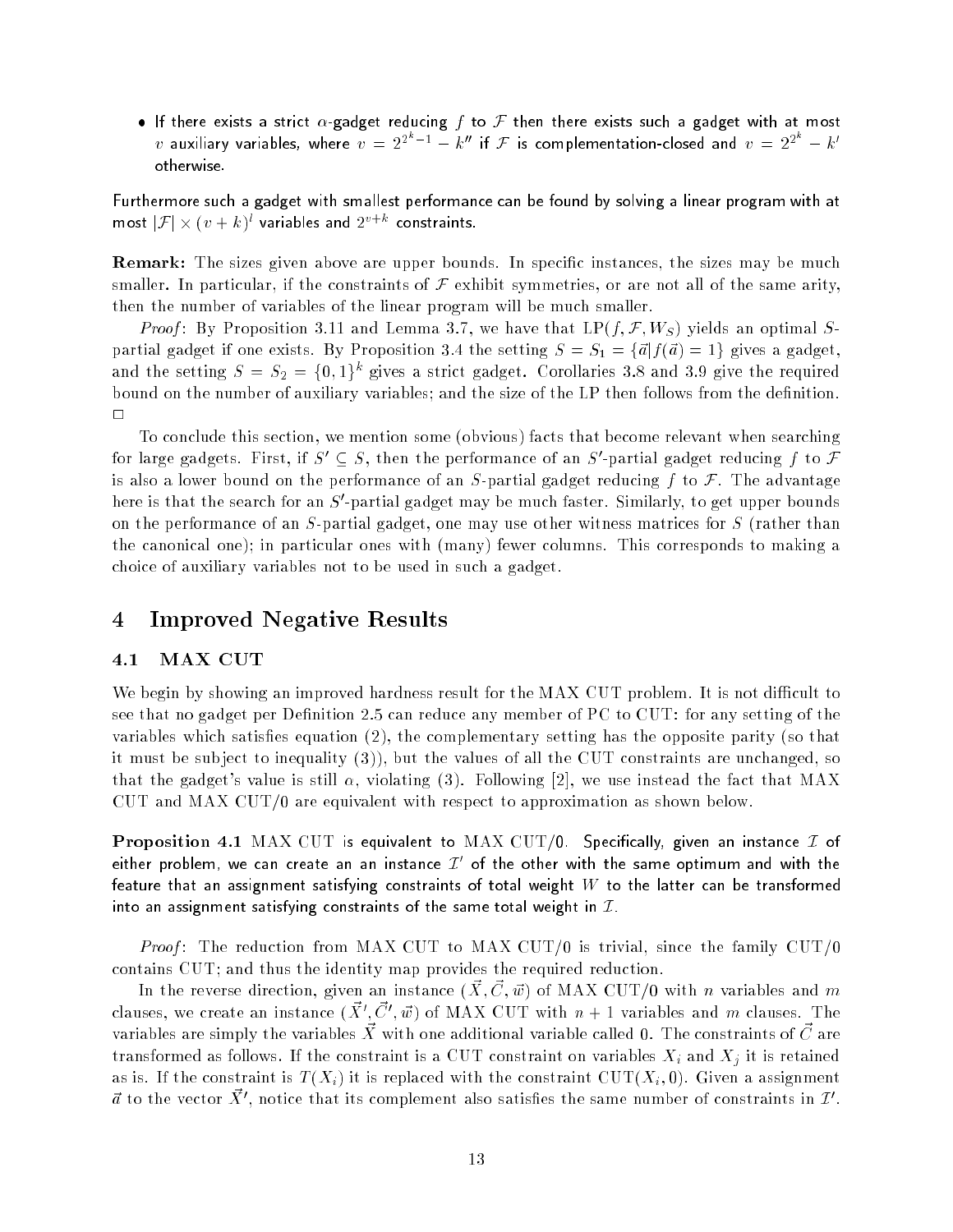

Figure 1: 8-gadget reducing  $PC_0$  to CUT. Every edge has weight .5. The auxiliary variable which is always 0 is labelled 0.

We pick the one among the two that sets the variable 0 to 0, and then observe that the induced assignment to  $\vec{X}$  satisfies the corresponding clauses of  $\mathcal{I}$ .  $\Box$ 

Thus we can look for reductions to  $\text{CUT}/0$ . Notice that the  $\text{CUT}/0$  constraint family is hereditary, since identifying the two variables in a CUT constraint yields the constant function 0. Thus by Theorem 3.12, if there is an  $\alpha$ -gadget reducing PC<sub>0</sub> to CUT/0, then there is an  $\alpha$ -gadget with at most 13 auxiliary variables (16 variables in all). Only  $\binom{16}{2}$  $\overline{\phantom{a}}$ . . = 120 CUT constraints are possible on 16 variables. Since we only need to consider the cases when  $Y_1 = 0$ , we can construct a linear program as above with  $2^{16-1} + 4 = 32,772$  constraints to find the optimal  $\alpha$ -gadget reducing PC<sub>0</sub> to  $\text{CUT}/0$ . A linear program of the same size can similarly be constructed to find a gadget reducing PC<sub>1</sub> to CUT/0.

#### Lemma 4.2 There exists an 8-gadget reducing  ${\rm PC}_0$  to  ${\rm CUT}/0$ , and it is optimal and strict.

We show the resulting gadget in Figure 1 as a graph. The primary variables are labelled  $x_1, x_2$  and  $x_3$ , while 0 is a special variable. The unlabelled vertices are auxiliary variables. Each constraint of non-zero weight is shown as an edge. An edge between the vertex 0 and some vertex x corresponds to the constraint  $T(x)$ . Any other edge between x and y represents the constraint  $CUT(x, y)$ . Note that some of the 13 possible auxiliary variables do not appear in any positive weight constraint and thus are omitted from the graph. All non-zero weight constraints have weight .5.

By the same methodology, we can prove the following.

#### Lemma 4.3 There exists a 9-gadget reducing  $PC_1$  to  $CUT/0$ , and it is optimal and strict.

The gadget is similar to the previous one, but the old vertex 0 is renamed  $Z$ , and a new vertex labelled 0 is joined to Z by an edge of weight 1.

The two lemmas along with Proposition 4.1 above imply the following theorem.

### Theorem 4.4 For every  $\epsilon > 0$ , MAX CUT is hard to approximate to within  $16/17 + \epsilon$ .

*Proof*: Combining Theorem 2.8 with Lemmas 4.2 and 4.3 we find that MAX CUT/0 is hard to approximate to within  $16/17 + \epsilon$ . The theorem then follows from Proposition 4.1.  $\Box$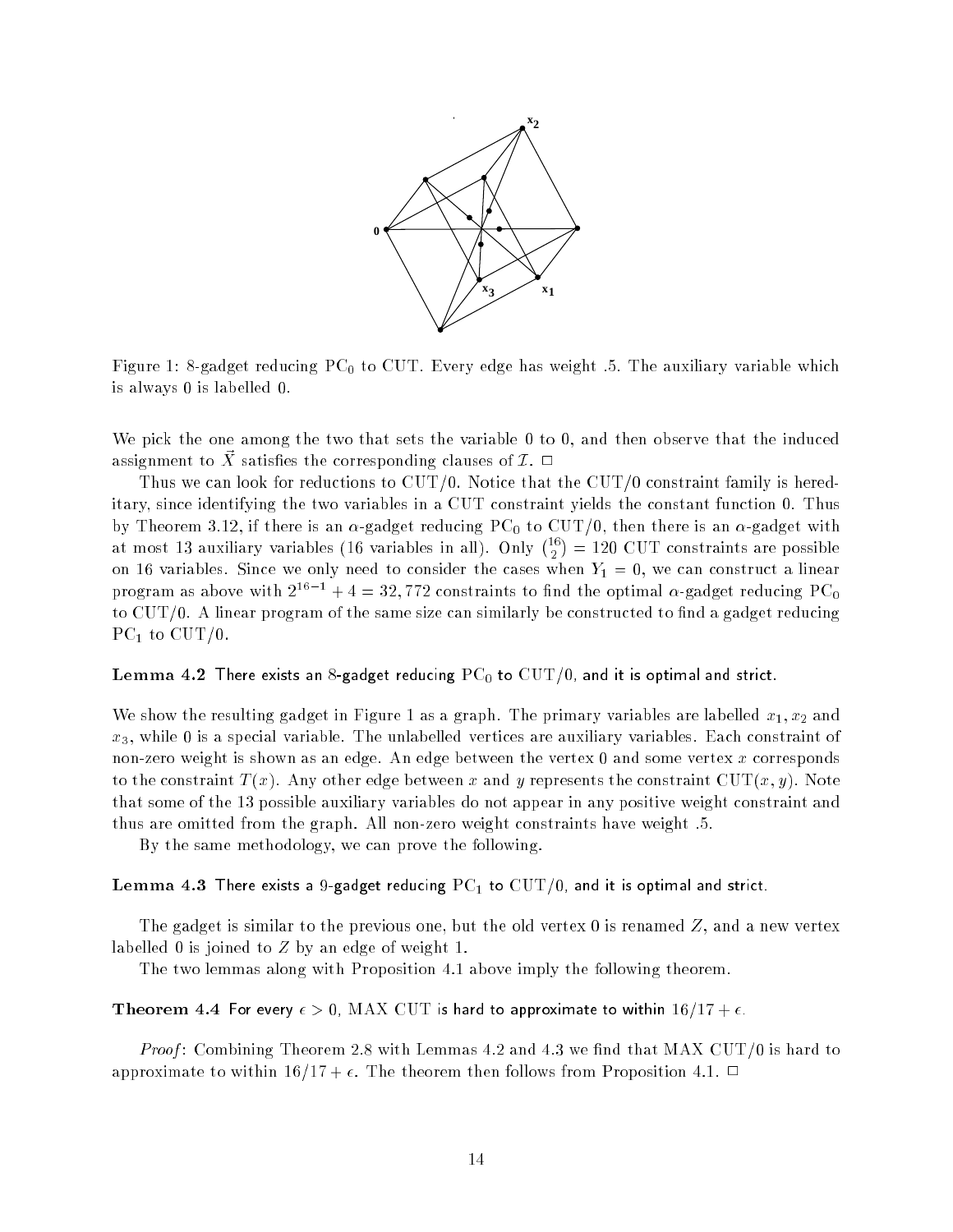

Figure 2: 8-gadget reducing  $PC_0$  to DICUT. Edges have weight 1 except when marked otherwise.

RMBC gadgets. Finding RMBC gadgets was more difficult. We discuss this point since it leads to ideas that can be applied in general when finding large gadgets. Indeed, it turned out that we couldn't exactly apply the technique above to find an optimal gadget reducing, say,  $RMBC_{00}$ to CUT/0. (Recall that the RMBC<sub>00</sub>( $a_1, a_2, a_3, a_4$ ) is the function  $(a_3, a_4)[a_1] \doteq a_2$ .) Since there are 8 satisfying assignments to the 4 variables of the  $RMBC_{00}$  constraint, by Theorem 3.12, we would need to consider  $2^8 - 4 = 252$  auxiliary variables, leading to a linear program with  $2^{252} + 8$ constraints, which is somewhat beyond the capacity of current computing machines. To overcome this difficulty, we observed that for the RMBC<sub>00</sub> function, the value of  $a_4$  is irrelevant when  $a_1 = 0$ and the value of  $a_3$  is irrelevant when  $a_1 = 1$ . This led us to try only restricted witness functions for which  $\vec{b}(0, a_2, a_3, 0) = \vec{b}(0, a_2, a_3, 1)$  and  $\vec{b}(1, a_2, 0, a_4) = \vec{b}(1, a_2, 1, a_4)$  (dropping from the witness matrix columns violating the above conditions), even though it is not evident a priori that a gadget with a witness function of this form exists. The number of distinct variable columns that such a witness matrix can have is at most 16. Excluding auxiliary variables identical to  $a_1$  or  $a_2$ , we considered gadgets with at most 14 auxiliary variables. We then created a linear program with <sup>18</sup>  $= 153$  variables and  $2^{18-1} + 8 = 131,080$  constraints. The result of the linear program was that there exists an 8-gadget with constant 0 reducing  $RMBC_{00}$  to CUT, and that it is strict. Since we used a restricted witness function, the linear program does not prove that this gadget is optimal. However, its optimality can be proved, and this will be discussed in Section 7. Similar ideas led to construction of gadgets for  $RMBC_{01}$ ,  $RMBC_{10}$  and  $RMBC_{11}$  also.

### 4.2 MAX DICUT

As in the previous subsection, we observe that if there exists an  $\alpha$ -gadget reducing an element of PC to DICUT, there exists an  $\alpha$ -gadget with 13 auxiliary variables. This leads to linear programs with  $16 \cdot 15$  variables (one for each possible DICUT constraint, corresponding to a directed edge) and  $2^{16} + 4 = 65,540$  linear constraints. The solution to the linear programs gives the following.

Lemma 4.5 There exist 6.5-gadgets reducing  $PC_0$  and  $PC_1$  to  $DICUT$ , and they are optimal and strict.

The PC<sub>0</sub> gadget is shown in Figure 2. Again  $x_1, x_2$  and  $x_3$  refer to the primary variable and an edge from x to y represents the constraint  $\neg x \wedge b$ . The PC<sub>1</sub> gadget is similar, but has all edges reversed.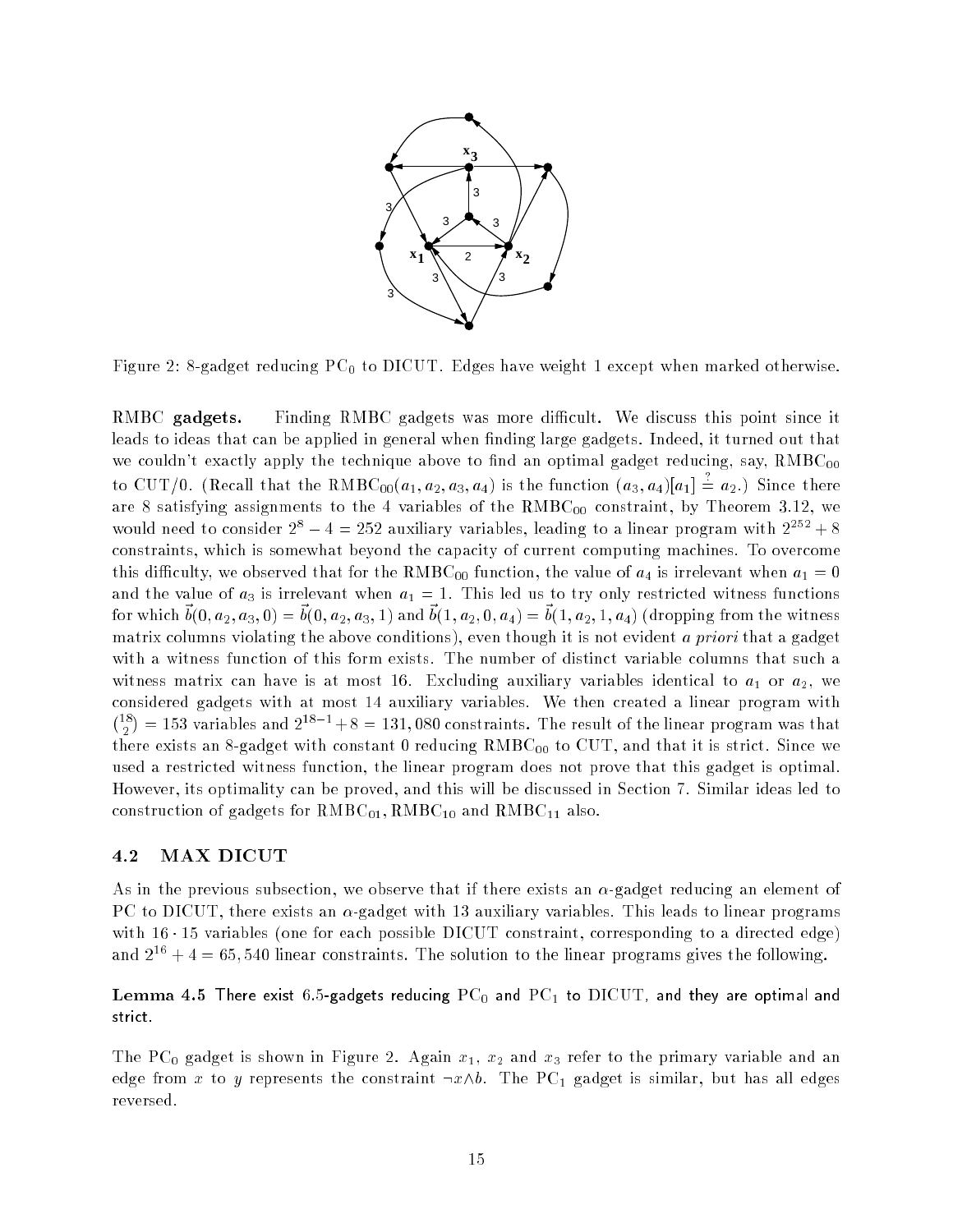Theorem 4.6 For every  $\epsilon > 0$ , MAX DICUT is hard to approximate to within  $12/13 + \epsilon$ .

RMBC gadgets. Using the idea of a restricted witness function as in the reduction from RMBC to MAX CUT, we set up a linear program to find  $\alpha$ -gadgets reducing elements of RMBC to DICUT given the restricted witness function. Each linear program has  $18 \cdot 17 = 306$  variables and  $2^{18} + 8 = 262, 152$  constraints. We found that there exists a 6-gadget reducing RMBC<sub>00</sub> to DICUT. and it is strict; there exist 6.5-gadgets reducing  $RMBC_{01}$  and  $RMBC_{10}$  to DICUT, and they are strict; there exists a 7-gadget reducing  $RMBC_{11}$  to DICUT, and it is strict. Once again, because we consider only restricted witness functions, the linear program does not necessarily produce an optimal gadget. In Section 7 we prove, for instance, that no better gadget exists reducing  $RMBC_{11}$ to DICUT.

### 4.3 MAX 2-CSP

For reducing an element of PC to the 2CSP family we need consider only 4 auxiliary variables, for a total of 7 variables. There are two non-constant functions on a single variable, and twelve non-constant functions on pairs of variables, so that there are 2 7 + 12 77  $\overline{\phantom{a}}$  consider overall. We can again set up a linear program with a variable per function and  $27+\frac{1}{2}$  = 132 linear constraints. We obtain the following.

Lemma 4.7 There exist 5-gadgets reducing  $PC_0$  and  $PC_1$  to  $2CSP$ , and they are optimal and strict.

The gadget reducing  $PC_0$  to 2CSP is the following:

| $X_1 \wedge \neg Y_1,$  | $X_1 \wedge Y_2$ ,     | $\neg X_1 \wedge Y_3$ , | $\neg X_1 \wedge Y_4,$                               |
|-------------------------|------------------------|-------------------------|------------------------------------------------------|
| $X_2 \wedge \neg Y_1$ , | $\neg X_2 \wedge Y_2,$ | $X_2 \wedge Y_3$        | $\neg X_2 \wedge Y_4,$                               |
| $\neg X_3 \wedge Y_1$ , | $X_3 \wedge \neg Y_2$  |                         | $X_3 \wedge \neg Y_3$ , $\neg X_3 \wedge \neg Y_4$ . |

The gadget reducing  $PC<sub>1</sub>$  to 2CSP can be obtained from this one by complementing all the occurrences of  $X_1$ .

Theorem 4.8 For every  $\epsilon > 0$ , MAX 2CSP is hard to approximate to within  $9/10 + \epsilon$ .

MAX 2CSP can be approximated within :859 [5]. The above theorem has implications for probabilistically checkable proofs. Reversing the well-known reduction from constraint satisfaction problems to probabilistically checkable proofs (cf. [1])", I heorem 4.8 yields the following theorem.

Theorem 4.9 For any  $\epsilon > 0$ , constants c and s exist such that NP  $\subseteq$  PCP<sub>c,s</sub>[log, 2] and  $c/s > 10/9-\epsilon$ .

The previously known gap between the completeness and soundness achievable reading two bits was 74/73 [2]. It would be  $22/21 - \epsilon$  using Hastad's result [9] in combination with the argument of [2]. Actually the reduction from constraint satisfaction problems to probabilistically checkable proofs is reversible, and this will be important in Section 7.

RMBC gadgets. For any element of RMBC, there exists a 5-gadget reducing it to 2CSP, and it is optimal and strict. In this case we can found the gadget using our standard LP methodology, with no witness-restricting tricks, and thus with an implicit proof of optimality.

<sup>3</sup> The reverse connection is by now a folklore result and may be proved along the lines of [2, Proposition 10.3, Part  $(3)$ ].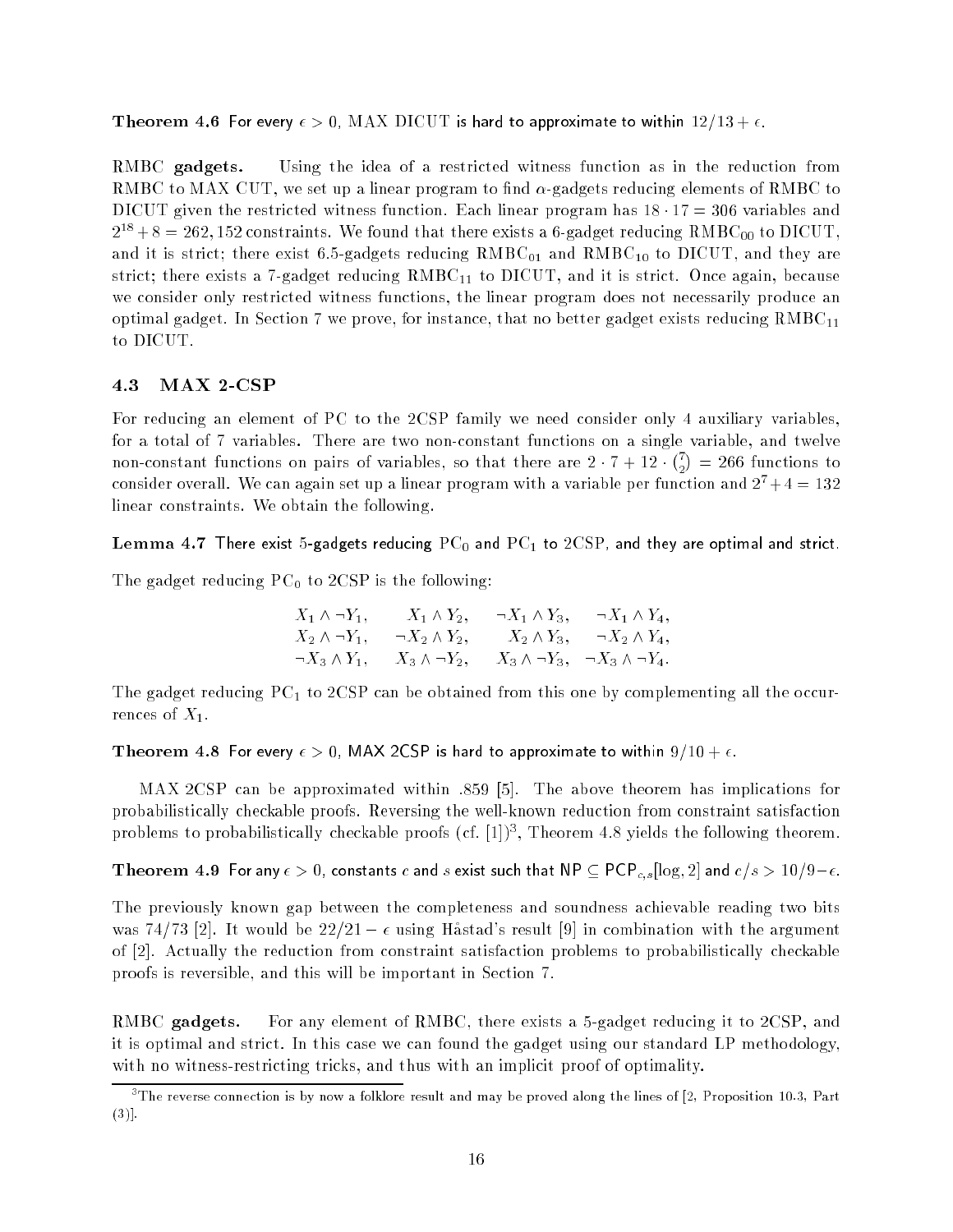### <sup>5</sup> Interlude: Methodology

Despite their seeming variety, all the gadgets in this paper were computed using a single program (in the language APL2) to generate an LP, and call upon OSL (the IBM Optimization Subroutine Library) to solve it. This "gadget-generating" program takes several parameters.

The source function f is specified explicitly, by a small program that computes f.

The  $\mathbf{target}$  family  $\mathcal F$  is described by a single function, implemented as a small program, applied to all possible clauses of specified lengths and **symmetries**. The symmetries are chosen from among: whether clauses are unordered or ordered; whether their variables may be complemented; and whether they may include the constants 0 or 1. For example, a reduction to MAX CUT/0 would take as F the function  $x_1 \oplus x_2$ , applied over unordered binomial clauses, in which complementation is not allowed but the constant 0 is allowed. This means of describing  $\mathcal F$  is relatively intuitive and has never restricted us, even though it is not completely general.

Finally, we specify an arbitrary set  $S$  of  $\bm{\rm selected}$   $\bm{\rm assigned}$  assignments, which allows us to search for S-partial gadgets (recall Definition 3.3). From equations (6) and (8), each selected assignment  $\vec{a}$ generates a constraint that  $(\exists \vec{b}): \sum_j w_j C_j(\vec{a},\vec{b}) = \alpha - (1-f(\vec{a}))$ . Selecting all *satisfying* assignments of f reproduces the set of constraints (2) for an  $\alpha$ -gadget, while selecting all assignments reproduces the set of constraints (2) and (4) for a strict  $\alpha$ -gadget.

Selected assignments are specified explicitly; by default, to produce an ordinary gadget, they are the satisfying assignments of  $f$ . The canonical witness for the selected set of assignments is generated by our program as governed by Definition 3.6. Notice that the definition of the witness depends on whether  $\mathcal F$  is complementation-closed or not; and this is determined by the explicitly specied symmetries.

To facilitate the generation of **restricted witness matrices**, we have also made use of a " $\alpha$  't-care" state (in lieu of 0 or 1) to reduce the number of selected assignments. For example in reductions from  $RMBC_{00}$  we have used selected assignments of  $(00 * 0)$   $(011*)$   $(10 * 0)$ , and  $(11 * 1)$ . The various LP constraints must be satisfied for both values of any don't-care, while the witness function must not depend on the don't-care values. So in this example, use of a don't-care reduces the number of selected assignments from 8 to 4, reduces the number of auxiliary variables from about 27 to 27 the number of constraints in the LP from  $2^{2^8}$  (about  $10^{77}$ ) to  $2^{2^4}$  (a more reasonable 65,536). Use of don't-cares provides a technique complementary to selecting a subset of all satisfying assignments, in that if the LP is feasible it provides an upper bound and a gadget, but the gadget may not be optimal.

In practice, selecting a subset of satisfying assignments has been by far the more useful of the two techniques; so far we have always been able to choose a subset which produces a lower bound and a gadget to match.

After constructing and solving an LP, the gadget-generating program uses brute force to make an independent verification of the gadget's validity, performance, and strictness.

The hardest computations were those for gadgets reducing from RMBC, which on an RS/6000 workstation took up to half an hour and memory of 500MB or so. However, the strength of [9] makes PC virtually the sole source function of contemporary interest, and all the reductions from PC can be run in seconds on a ThinkPad, with very modest memory requirements.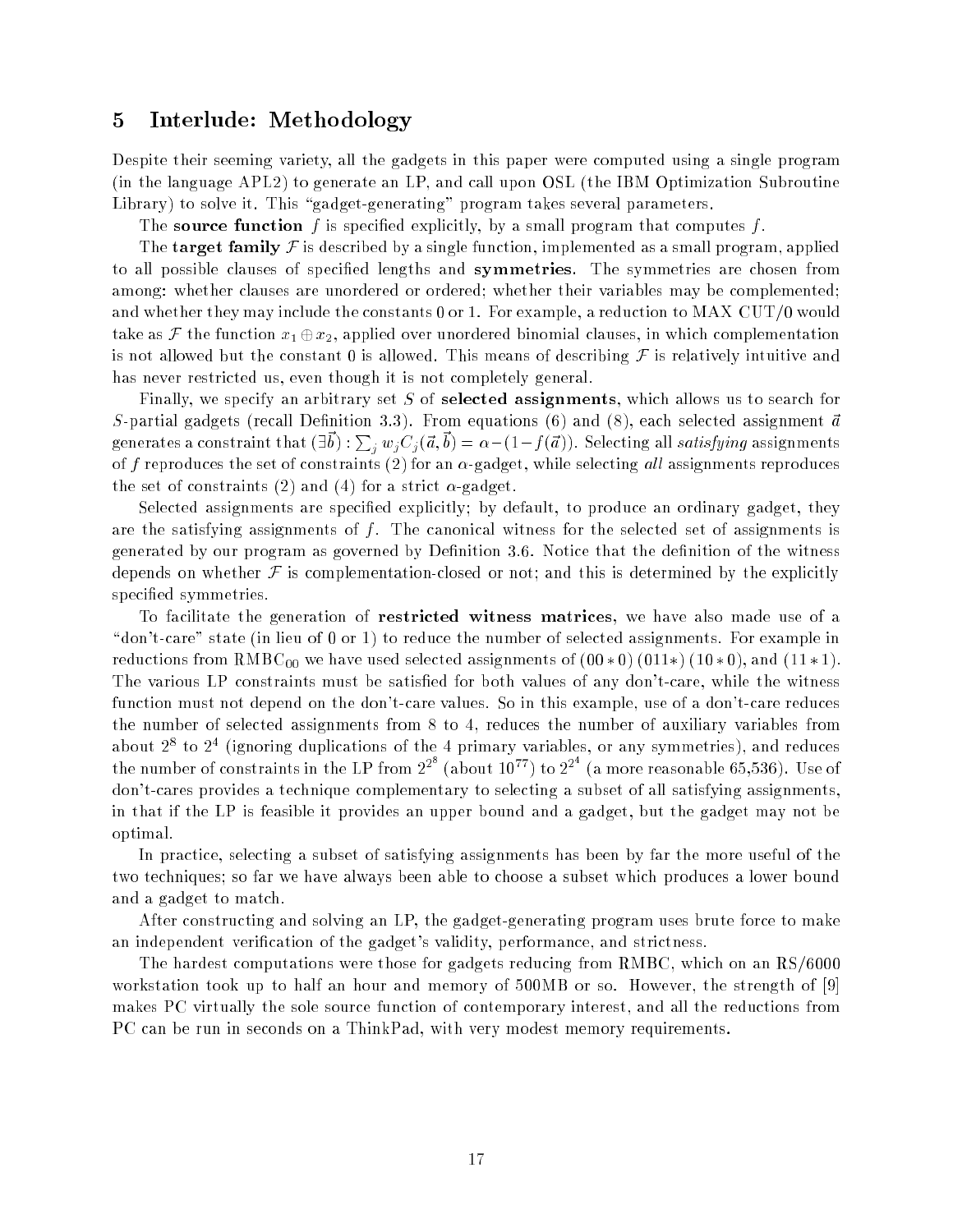### <sup>6</sup> Improved Positive Results

In this section we show that we can use gadgets to improve approximation algorithms. In particular, we look at MAX 3SAT, and a variation, MAX 3ConjSAT, in which each clause is a conjunction (rather than a disjunction) of three literals. An improved approximation algorithm for the latter problem leads to improved results for probabilistically checkable proofs in which the verifier examines only 3 bits. Both of the improved approximation algorithms rely on strict gadgets reducing the problem to MAX 2SAT. We begin with some notation.

**Definition 6.1** A  $(\beta_1, \beta_2)$ -approximation algorithm for MAX 2SAT is an algorithm which receives as input an instance with unary clauses of total weight  $m_1$  and binary clauses of total weight  $m_2$ , and two reals  $u_1 \leq m_1$  and  $u_2 \leq m_2$ , and produces reals  $s_1 \leq u_1$  and  $s_2 \leq u_2$  and an assignment satisfying clauses of total weight at least  $\beta_1 s_1 + \beta_2 s_2$ . If there exists an optimum solution that satisfies unary clauses of weight no more than  $u_1$  and binary clauses of weight no more than  $u_2$ , then there is a guarantee that no assignment satisfies clauses of total weight more than  $s_1 + s_2$ .

That is, supplied with a pair of "upper bounds"  $u_1, u_2, a$  ( $\beta_1, \beta_2$ )-approximation algorithm produces a single upper bound of  $s_1 + s_2$ , along with an assignment respecting a lower bound of  $\beta_1 s_1 + \beta_2 s_2$ .

Lemma 6.2 [5] There exists a polynomial-time (:976; :931)-approximation algorithm for MAX 2SAT.

### 6.1 MAX 3SAT

In this section we show how to derive an improved approximation algorithm for MAX 3SAT. By restricting techniques in [8] from MAX SAT to MAX 3SAT and using a :931-approximation algorithm for MAX 2SAT due to Feige and Goemans [5], one can obtain a :7704-approximation algorithm for MAX 3SAT. The basic idea of [8] is to reduce each clause of length 3 to the three possible subclauses of length 2, give each new length-2 clause one-third the original weight, and then apply an approximation algorithm for MAX 2SAT. This approximation algorithm is then "balanced" with another approximation algorithm for MAX 3SAT to obtain the result. Here we show that by using a strict gadget to reduce 3SAT to MAX 2SAT, a good  $(\beta_1, \beta_2)$ -approximation algorithm for MAX 2SAT leads to a :801-approximation algorithm for MAX 3SAT.

Lemma 6.3 If for every  $f \in \mathrm{ESSAT}$  there exists a strict  $\alpha$ -gadget reducing f to 2SAT, there exists a  $(\beta_1,\beta_2)$ -approximation algorithm for  ${\rm MAX}$   $2{\rm SAT}$ , and  $\alpha~\geq~1+\frac{(\beta_1-\beta_2)}{2(1-\beta_2)},$  then there exists a  $\rho$ approximation algorithm for MAX 3SAT with

$$
\rho = \frac{1}{2} + \frac{(\beta_1 - 1/2)(3/8)}{(\alpha - 1)(1 - \beta_2) + (\beta_1 - \beta_2) + (3/8)}.
$$

*Proof*: Let  $\phi$  be an instance of MAX 3SAT with length-1 clauses of total weight  $m_1$ , length-2 clauses of total weight  $m_2$ , and length-3 clauses of total weight  $m_3$ . We use the two algorithms listed below, getting the corresponding upper and lower bounds on number of satisfiable clauses:

- Random: We set each variable to 1 with probability  $1/2$ . This gives a solution of weight at least  $m_1/2 + 3m_2/4 + 7m_3/8$ .
- Semidefinite programming: We use the strict  $\alpha$ -gadget to reduce every length-3 clause to length-2 clauses. This gives an instance of MAX 2SAT. We apply the  $(\beta_1, \beta_2)$ -approximation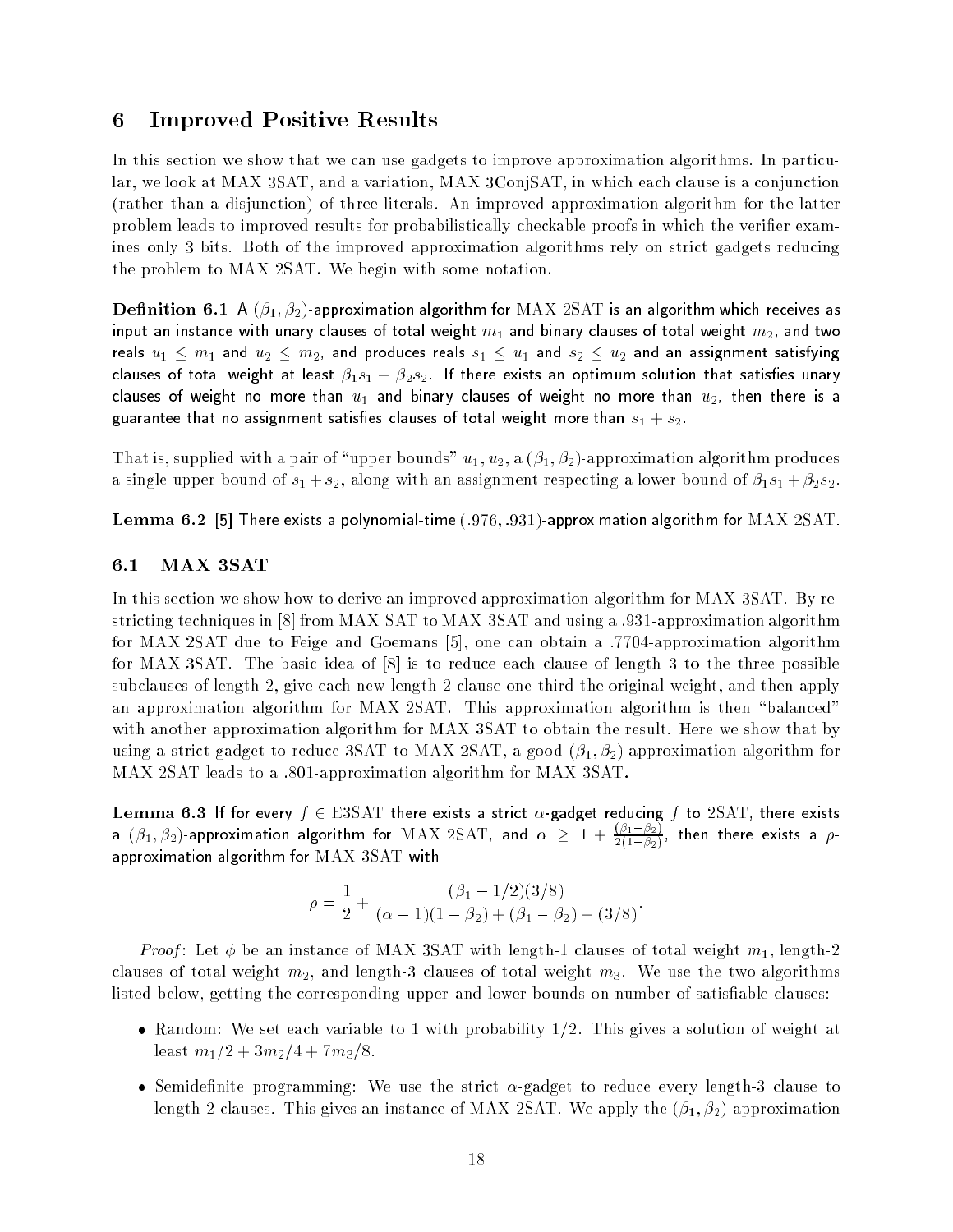algorithm with parameters  $u_1 = m_1$  and  $u_2 = m_2 + \alpha m_3$  to find an approximate solution to this problem. The approximation algorithm gives an upper bound  $s_1 + s_2$  on the weight of any solution to the MAX 2SAT instance and an assignment of weight  $\beta_1 s_1 + \beta_2 s_2$ . When translated back to the MAX 3SAT instance, the assignment has weight at least  $\beta_1 s_1 + \beta_2 s_2 - (\alpha - 1)m_3$ . Furthermore,  $s_1 \leq m_1, s_2 \leq m_2+\alpha m_3$ , and the maximum weight satisfiable in the MAX 3SAT instance is at most  $s_1 + s_2 - (\alpha - 1)m_3$ .

The performance guarantee of the algorithm which takes the better of the two solutions is at least

$$
\rho_1 \stackrel{\text{def}}{=} \min_{\substack{s_1 \le m_1 \\ s_2 \le m_2 + \alpha m_3}} \frac{\max\{m_1/2 + 3m_2/4 + 7m_3/8, \beta_1 s_1 + \beta_2 s_2 - (\alpha - 1)m_3\}}{s_1 + s_2 - (\alpha - 1)m_3}
$$

We now define a sequence of simplifications which will help prove the bound.

$$
\rho_2 \stackrel{\text{def}}{=} \min_{\substack{t_1 \le m_1 \\ t_2 \le m_2 + m_3}} \frac{1}{t_1 + t_2} \max\{m_1/2 + 3m_2/4 + 7m_3/8, \beta_1 t_1 + \beta_2 t_2 - (1 - \beta_2)(\alpha - 1)m_3\}
$$
\n
$$
\rho_3 \stackrel{\text{def}}{=} \min_{\substack{t_1 \le m_1 \\ t_2 \le m_2 + m_3}} \frac{1}{t_1 + t_2} \max\{t_1/2 + 3t_2/4 + m_3/8, \frac{t_1/2 + 7m_3/8}{t_1/2 + 7m_3/8}, \frac{t_1/2 + 7m_3/8}{\beta_1 t_1 + \beta_2 t_2 - (1 - \beta_2)(\alpha - 1)m_3\}}
$$

$$
\rho_4 \stackrel{\text{def}}{=} \min_{t_2 \le t} \frac{1}{t} \max\{ \ t/2 + t_2/4 + m_3/8, \t\ t/2 - t_2/2 + 7m_3/8, \t\beta_1 t - (\beta_1 - \beta_2)t_2 - (1 - \beta_2)(\alpha - 1)m_3 \}
$$
\n
$$
\rho_5 \stackrel{\text{def}}{=} \frac{1}{2} + \left( \frac{\frac{3}{8}(\beta_1 - \frac{1}{2})}{(1 - \beta_2)(\alpha - 1) + (\beta_1 - \beta_2) + \frac{3}{8}} \right)
$$

To finish the proof of the lemma, we claim that

$$
\rho_1 \geq \rho_2 \geq \cdots \geq \rho_5.
$$

To see this, notice that the first inequality follows from the substitution of variables  $t_1 = s_1$ ,  $t_2 =$  $s_2-(\alpha-1)m_3$ . The second follows from the fact that setting  $m_1$  to  $t_1$  and  $m_2$  to max $\{0,t_2-m_3\}$  only reduces the numerator. The third inequality follows from setting  $t = t_1 + t_2$ . The fourth is obtained by substituting a convex combination of the arguments instead of max and then simplifying. The convex combination takes a  $\theta_1$  fraction of the first argument,  $\theta_2$  of the second and  $\theta_3$  of the third, where  $(1)$ 

$$
\theta_1 = \frac{\frac{2}{3}(1 - \beta_2)(\alpha - 1) + \frac{7}{6}(\beta_1 - \beta_2)}{(1 - \beta_2)(\alpha - 1) + (\beta_1 - \beta_2) + \frac{3}{8}},
$$

$$
\theta_2 = \frac{\frac{1}{3}(1 - \beta_2)(\alpha - 1) - \frac{1}{6}(\beta_1 - \beta_2)}{(1 - \beta_2)(\alpha - 1) + (\beta_1 - \beta_2) + \frac{3}{8}}
$$

and

$$
\theta_3 = \frac{\frac{3}{8}}{(1 - \beta_2)(\alpha - 1) + (\beta_1 - \beta_2) + \frac{3}{8}}
$$

:

Observe that  $\theta_1 + \theta_2 + \theta_3 = 1$  and that the condition on  $\alpha$  guarantees that  $\theta_2 \geq 0$ .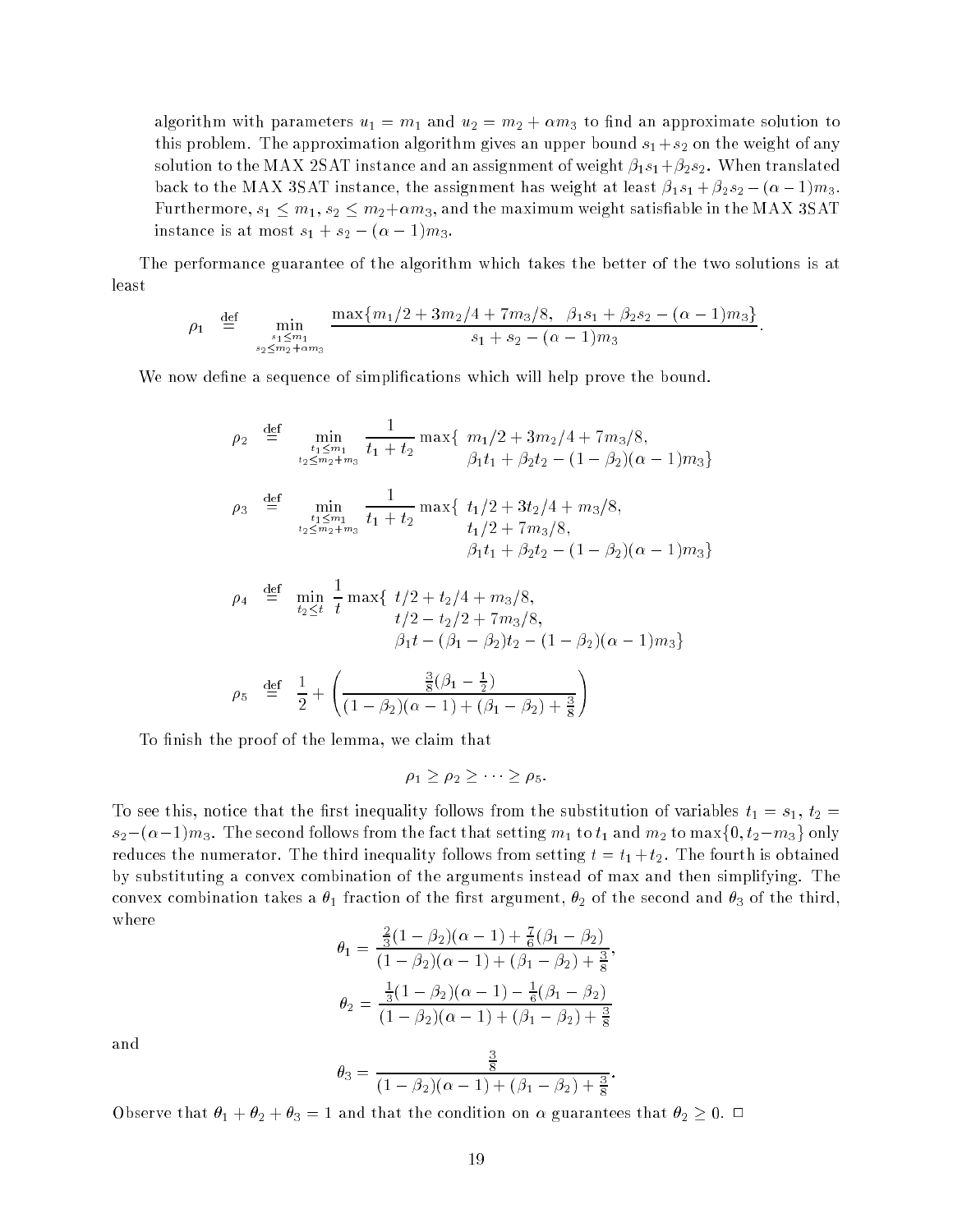Remark 6.4 The analysis given in the proof of the above lemma is tight. In particular for an instance with  $m$  clauses such that

$$
m_3 \stackrel{\text{def}}{=} m \frac{\beta_1 - 1/2}{(1 - \beta_2)(\alpha - 1) + (\beta_1 - \beta_2) + 3/8}
$$

 $m_1\,\equiv\, m-m_3,\ m_2\,\equiv\, 0,\ s_1\,=\,m_1,$  and  $s_2\,=\,\alpha m_3,$  it is easy to see that  $\rho_1\,=\,\rho_5$ .

The following lemma gives the strict gadget reducing functions in E3SAT to 2SAT. Notice that finding strict gadgets is almost as forbidding as finding gadgets for RMBC, since there are 8 existential constraints in the specification of a gadget. This time we relied instead on luck. We looked for an S-partial gadget for the set  $S = \{111, 100, 010, 001\}$  and found an S-partial 3.5-gadget that turned out to be a gadget! Our choice of  $S$  was made judiciously, but we could have afforded to run through all  $\binom{8}{2}$  sets S of size 4 in the hope that one would work.

### Lemma 6.5 For every function  $f \in \mathrm{ESSAT}$ , there exists a strict (and optimal) 3.5-gadget reducing  $f$ to 2SAT.

*Proof*: Since 2SAT is complementation-closed, it is sufficient to present a 3.5-gadget reducing  $(X_1 \vee X_2 \vee X_3)$  to 2SAT. The gadget is  $X_1 \vee X_3$ ,  $\neg X_1 \vee \neg X_3$ ,  $X_1 \vee \neg Y$ ,  $\neg X_1 \vee Y$ ,  $X_3 \vee \neg Y$ ,  $\neg X_3 \vee Y$ ,  $X_2 \vee Y$ , where every clause except the last has weight 1/2, and the last clause has weight 1.  $\Box$ 

Combining Lemmas  $6.2, 6.3$  and  $6.5$  we get a  $.801$ -approximation algorithm.

**Theorem 6.6** MAX 3SAT has a polynomial-time  $.801$ -approximation algorithm.

#### 6.2 MAX 3-CONJ SAT

We now turn to the MAX 3ConjSAT problem. The analysis is similar to that of Lemma 6.3.

Lemma 6.7 If for every  $f \in 3\text{ConjSAT}$  there exists a strict  $(\alpha_1 + \alpha_2)$ -gadget reducing f to 2SAT composed of  $\alpha_1$  length-1 clauses and  $\alpha_2$  length-2 clauses, and there exists a  $(\beta_1, \beta_2)$ -approximation algorithm for  $MAX$  2SAT, then there exists a  $\rho$ -approximation algorithm for MAX 3ConjSAT with

$$
\rho = \frac{\frac{1}{8}\beta_1}{\frac{1}{8} + (1 - \alpha_1)(\beta_1 - \beta_2) + (1 - \beta_2)(\alpha_1 + \alpha_2 - 1)}
$$

provided  $\alpha_1 + \alpha_2 > 1 + 1/8(1 - \beta_2)$ .

*Proof*: Let  $\phi$  be an instance of MAX 3ConjSAT with constraints of total weight m. As in the MAX 3SAT case, we use two algorithms and take the better of the two solutions:

- Random: We set every variable to 1 with probability half. The total weight of satisfied constraints is at least  $m/8$ .
- Semidefinite programming: We use the strict  $\alpha$ -gadget to reduce any constraint to 2SAT clauses. This gives an instance of MAX 2SAT and we use the  $(\beta_1, \beta_2)$ -approximation algorithm with parameters  $u_1 = \alpha_1 m$  and  $u_2 = \alpha_2 m$ . The algorithm returns an upper bound  $s_1 + s_2$  on the total weight of satisfiable constraints in the MAX 2SAT instance, and an assignment of measure at least  $\beta_1 s_1 + \beta_2 s_2$ . When translated back to the MAX 3ConjSAT instance, the measure of the assignment is at least  $\beta_1 s_1 + \beta_2 s_2 - (\alpha_1 + \alpha_2 - 1)m$ . Furthermore,  $s_1 \leq \alpha_1 m$ ,  $s_2 \leq \alpha_2 m$ , and the total weight of satisfiable constraints in the MAX 3ConjSAT instance is at most  $s_1 + s_2 - (\alpha_1 + \alpha_2 - 1)m$ .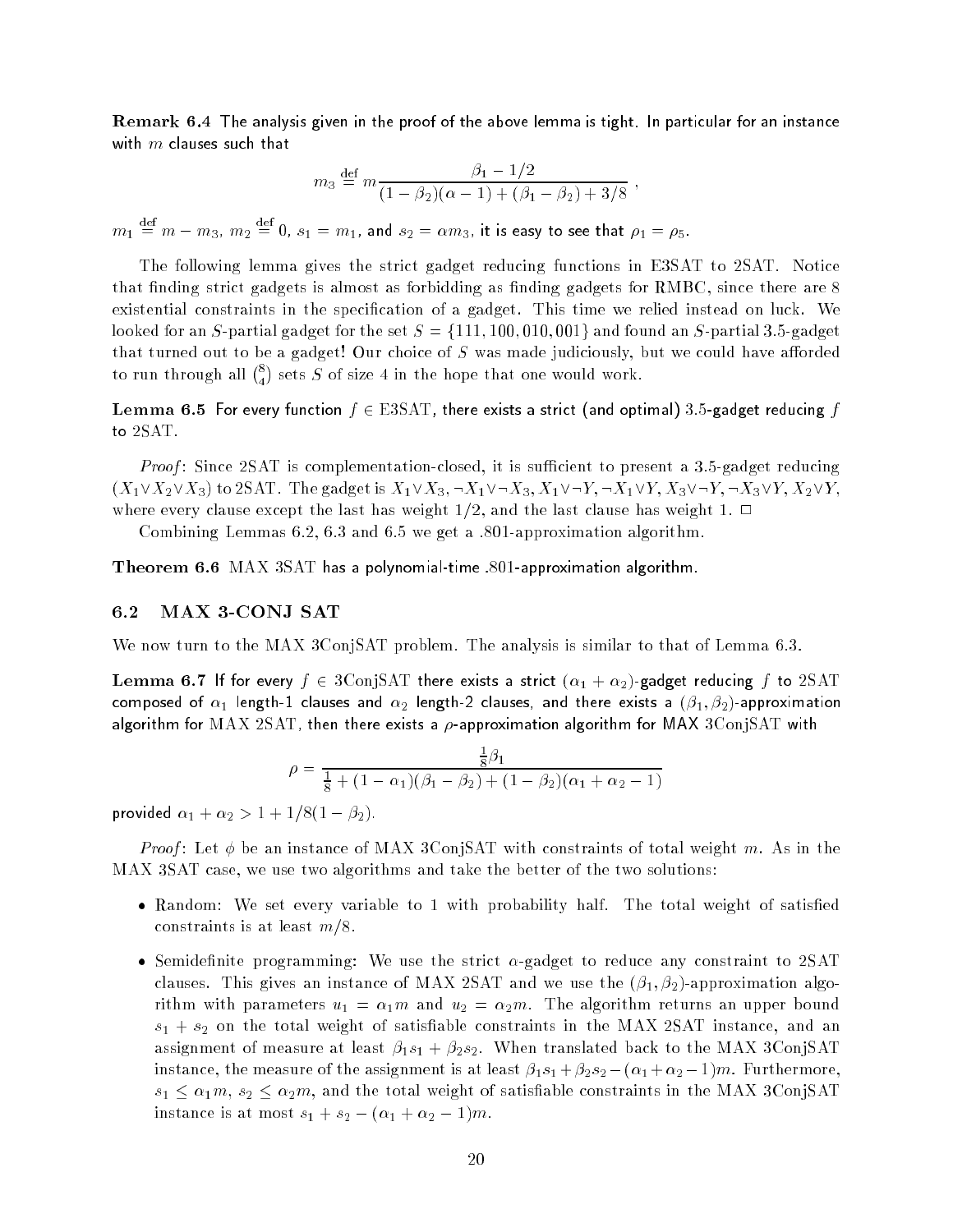Thus we get that the performance ratio of the algorithm which takes the better of the two solutions above is at least

$$
\rho_1 \stackrel{\text{def}}{=} \min_{\substack{s_1 \le \alpha_1 m \\ s_2 \le \alpha_2 m}} \frac{\max\{m/8, \beta_1 s_1 + \beta_2 s_2 - (\alpha_1 + \alpha_2 - 1)m\}}{s_1 + s_2 - (\alpha_1 + \alpha_2 - 1)m}.
$$

We now define a sequence of simplifications which will help prove the bound.

$$
\rho_2 \stackrel{\text{def}}{=} \min_{\substack{t_1 \le \alpha_1 m \\ t_2 \le (1 - \alpha_1)m}} \frac{1}{t_1 + t_2} \max\{m/8, \beta_1 t_1 + \beta_2 t_2 - (1 - \beta_2)(\alpha_1 + \alpha_2 - 1)m\}
$$
\n
$$
\rho_3 \stackrel{\text{def}}{=} \min_{\substack{t \le m \\ t_2 \le (1 - \alpha_1)m}} \frac{1}{t} \max\{m/8, \beta_1 t - (\beta_1 - \beta_2)t_2 - (1 - \beta_2)(\alpha_1 + \alpha_2 - 1)m\}
$$
\n
$$
\rho_4 \stackrel{\text{def}}{=} \min_{t \le m} \frac{1}{t} \max\{m/8, \beta_1 t - ((1 - \alpha_1)(\beta_1 - \beta_2) + (1 - \beta_2)(\alpha_1 + \alpha_2 - 1))m\}
$$
\n
$$
\rho_5 \stackrel{\text{def}}{=} \frac{\frac{1}{8}\beta_1}{\frac{1}{8} + (1 - \alpha_1)(\beta_1 - \beta_2) + (1 - \beta_2)(\alpha_1 + \alpha_2 - 1)}
$$

In order to prove the lemma, we claim that

$$
\rho_1 \geq \rho_2 \geq \cdots \geq \rho_5.
$$

To see this, observe that the first inequality follows from the substitution of variables  $t_1 = s_1$  and  $t_2 = s_2 - (\alpha_1 + \alpha_2 - 1)m$ . The second follows from setting  $t = t_1 + t_2$ . The third inequality follows from the fact that setting  $t_2$  to  $(1 - \alpha_1)m$  only reduces the numerator. The fourth is obtained by substituting a convex combination of the arguments instead of max and then simplifying.  $\Box$ 

The following gadget was found by looking for an S-partial gadget for  $S = \{111, 110, 101, 011\}$ .

Lemma 6.8 For any  $f \in \mathrm{3ConjSAT}$  there exists a strict (and optimal) 4-gadget reducing f to  $\mathrm{2SAT}$ . The gadget is composed of one length-1 clause and three length-2 clauses.

*Proof*: Recall that  $2SAT$  is complementation-closed, and thus it is sufficient to exhibit a gadget reducing  $f(a_1, a_2, a_3) = a_1 \wedge a_2 \wedge a_3$  to 2SAT. Such gadget is  $Y, (\neg Y \vee X_1), (\neg Y \vee X_2), (\neg Y \vee X_3),$ where all clauses have weight 1. The variables  $X_1, X_2, X_3$  are primary variables and Y is an auxiliary variable.  $\square$ 

#### Theorem 6.9 MAX 3ConjSAT has a polynomial-time .367-approximation algorithm.

It is shown by Trevisan [16, Theorem 18] that the above theorem has consequences for  $PCP_{c,s}$  [log, 3]. This is because the computation of the verifier in such a proof system can be described by a decision tree of depth 3, for every choice of random string. Further, there is a 1-gadget reducing every function which can be computed by a decision tree of depth  $k$  to  $k\text{ConjSAT}$ .

Corollary 6.10 PCP<sub>c,s</sub> [log, 3]  $\subseteq$  P provided that  $c/s > 2.7214$ .

The previous best trade-off between completeness and soundness for polynomial-time PCP classes was  $c/s > 4$  [16].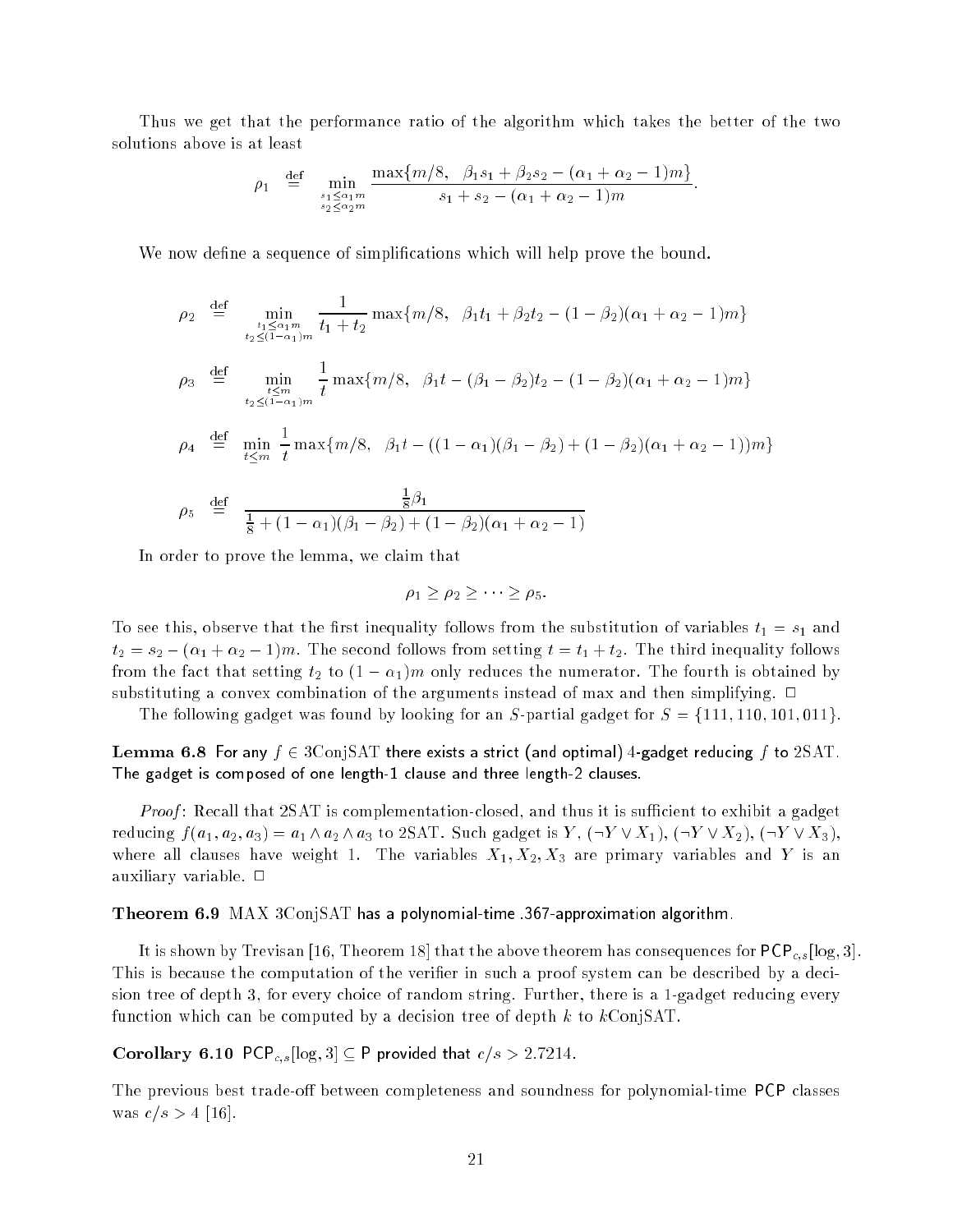### <sup>7</sup> Lower Bounds for Gadget Constructions

In this section we shall show that some of the gadget constructions mentioned in this paper and in [2] are optimal, and we shall prove lower bounds for some other gadget constructions.

The following result is useful to prove lower bounds for the RMBC family.

Lemma 7.1 If there exists an  $\alpha$ -gadget reducing an element of RMBC to a complementation-closed constraint family F, then there exists an  $\alpha$ -gadget reducing all elements of PC to F.

*Proof*: If a family F is complementation-closed, then an  $\alpha$ -gadget reducing an element of PC (respectively RMBC) to  $\mathcal F$  can be modified (using complementations) to yield  $\alpha$ -gadgets reducing all elements of PC (respectively RMBC) to  $\mathcal F$ . For this reason, we will restrict our analysis to PC<sub>0</sub> and RMBC $_{00}$  gadgets. Note that, for any  $a_1,a_2,a_3\in\{0,1\}^\circ,$   $\mathrm{PC}_0(a_1,a_2,a_3)=1$  if and only if RMBC<sub>00</sub>( $a_1, a_2, a_3, \overline{a_3}$ ) = 1. Let  $\Gamma$  be an  $\alpha$  gadget over primary variables  $x_1, \ldots, x_4$  and auxiliary variables  $y_1,\ldots,y_n$  reducing KMBC to ZSAT. Let 1 be the gadget obtained from 1 by imposing  $x_4 \equiv x_3$ : it is immediate to verify that 1 is an  $\alpha$ -gadget reducing PC<sub>0</sub> to F.  $\sqcup$ 

### 7.1 Reducing PC and RMBC to 2SAT

Theorem 7.2 If  $\Gamma$  is an  $\alpha$ -gadget reducing an element of PC to 2SAT, then  $\alpha \geq 11$ .

*Proof*: It suffices to consider  $PC_0$ . We prove that the optimum of (LP1) is at least 11. To this end, consider the dual program of (LP1). We have a variable  $y_{\vec a, \vec b}$  for any  $\vec a \in \{0,1\}^3$  and any  $\vec{b}\in\{0,1\}^4,$  plus additional variables  $\hat{y}_{\vec{a},\vec{b}^{opt}(\vec{a})}$  for any  $\vec{a}:\text{PC}(\vec{a})=1,$  where  $\vec{b}^{opt}$  is the "optimal" witness function defined in Section 3. The formulation is

maximize  $\vec{a}, \vec{b}$ : $\text{PC}(\vec{a}) = 0 \stackrel{y}{d}, \vec{b}$ sub ject to  $\sum_{\vec{a}, \vec{b}} y_{\vec{a}, \vec{b}} \leq 1 + \sum_{\vec{a}: {\rm PC}(\vec{a})=1} y_{\vec{a}, \vec{b}^{opt}(\vec{a})}$  $\sum_{\vec{a}, \vec{b}} y_{\vec{a}, \vec{b}} C_j(\vec{a}, \vec{b}) \geq \sum_{\vec{a} : \mathrm{PC}(\vec{a}) = 1} \hat{y}_{\vec{a}, \vec{b}^{opt}(\vec{a})} C_j(\vec{a}, \vec{b})$  $\forall j \in [98]$  $y_{\vec{\sigma} \cdot \vec{b}} \geq 0$  $_{\vec{a}, \vec{b}} \geq 0$  ( $\forall \vec{a} \in \{0, 1\}^3$ ) ( $\forall \vec{b} \in \{0, 1\}^4$ )  $y_{\vec a,\vec b}$  $(\forall \vec{a} : \text{PC}(\vec{a}) = 1)$ (DUAL1)

There exists a feasible solution for (DUAL1) whose cost is 11.  $\Box$ 

Corollary 7.3 If  $\Gamma$  is an  $\alpha$ -gadget reducing an element of RMBC to 2SAT, then  $\alpha \geq 11$ .

#### 7.2 Reducing PC and RMBC to SAT

Theorem 7.4 If  $\Gamma$  is an  $\alpha$ -gadget reducing an element of PC to SAT, then  $\alpha \geq 4$ .

*Proof* : As in the proof of Theorem 7.2 we give a feasible solution to the dual to obtain the lower bound. The linear program that finds the best gadget reducing  $PC_0$  to SAT is similar to (LP1), the only difference being that a larger number N of clauses are considered, namely,  $N = \sum_{i=1}^{7} {7 \choose i} 2^i$ .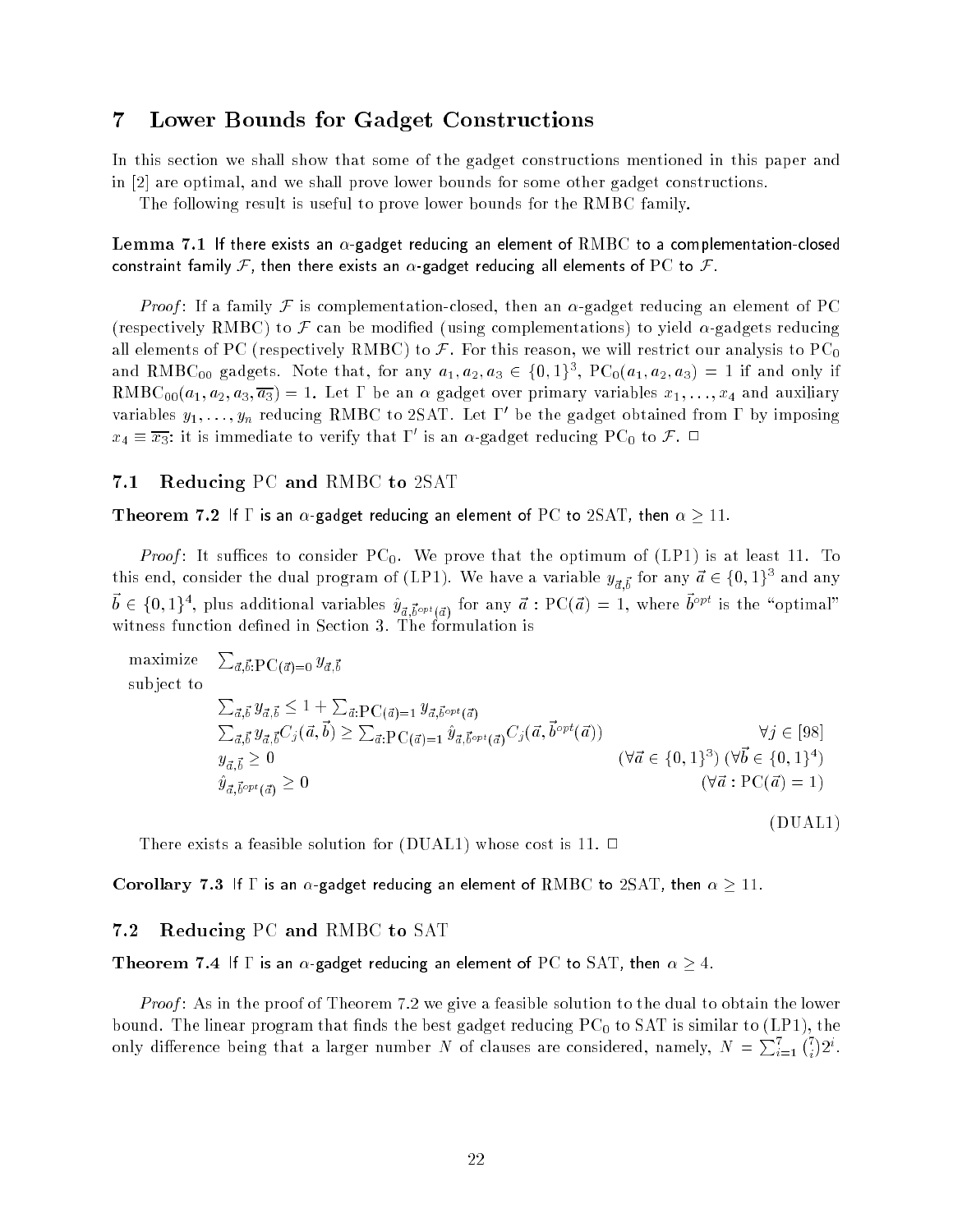The dual program is then

maximize 
$$
\sum_{\vec{a}, \vec{b}} \sum_{\vec{a}, \vec{b}} y_{\vec{a}, \vec{b}} \le 1 + \sum_{\vec{a}: PC(\vec{a})=1} y_{\vec{a}, \vec{b}^{opt}(\vec{a})}
$$
  
\n $\sum_{\vec{a}, \vec{b}} y_{\vec{a}, \vec{b}} \le 1 + \sum_{\vec{a}: PC(\vec{a})=1} y_{\vec{a}, \vec{b}^{opt}(\vec{a})}$   
\n $\sum_{\vec{a}, \vec{b}} y_{\vec{a}, \vec{b}} C_j(\vec{a}, \vec{b}) \ge \sum_{\vec{a}: PC(\vec{a})=1} \hat{y}_{\vec{a}, \vec{b}^{opt}(\vec{a})} C_j(\vec{a}, \vec{b}^{opt}(\vec{a}))$   
\n $\forall \vec{a} \in \{0, 1\}^3$  ( $\forall \vec{a} \in \{0, 1\}^4$ )  
\n $\hat{y}_{\vec{a}, \vec{b}^{opt}(\vec{a})} \ge 0$   
\n $(\forall \vec{a}: PC(\vec{a})=1)$ 

Consider now the following assignment of values to the variables of (DUAL2) (the unspecied values have to be set to zero):

(DUAL2)

$$
(\forall \vec{a} : PC(\vec{a}) = 1) \hat{y}_{\vec{a}, \vec{b}^{opt}(\vec{a})} = \frac{3}{4}
$$
  

$$
(\forall \vec{a} : PC(\vec{a}) = 1)(\forall \vec{a}' : d(\vec{a}, \vec{a}') = 1) y_{\vec{a}', \vec{b}^{opt}(\vec{a})} = \frac{1}{3}
$$

where  $d$  is the Hamming distance between binary sequences. It is possible to show that this is a feasible solution for (DUAL2) and it is immediate to verify that its cost is 4.  $\Box$ 

Corollary 7.5 If  $\Gamma$  is an  $\alpha$ -gadget reducing an element RMBC to SAT, then  $\alpha \geq 4$ .

#### 7.3 Reducing PC and RMBC to CUT and DICUT

The optimality of the gadgets reducing  $PC$  to  $CUT/0$  and DICUT is given below.

Theorem 7.6 If  $\Gamma$  is an  $\alpha$ -gadget reducing  ${\rm PC}_0$  to  ${\rm CUT}/0,$  then  $\alpha \ge 8$  . If  $\Gamma$  is an  $\alpha$ -gadget reducing  $PC_1$  to  $CUT/0$ , then  $\alpha \geq 9$ .

Theorem 7.7 If  $\Gamma$  is an  $\alpha$ -gadget reducing an element of PC to  $\rm DICUT$ , then  $\alpha \geq 6.5.$ 

The optimality of gadgets reducing RMBC to CUT and DICUT were established using the idea of  $S$ -partial gadgets. For example the optimality of the 8-gadget reducing  $RMBC_{00}$  to CUT was established using  $S = \{0000, 0111, 1101, 1010\}$  where the 4-tuples give the assignment to the variables a, b, c, d (in that order) when applied to the function  $RMBC_{00}(a, b, c, d)$ .

#### 7.4 Reducing kSAT to ISAT

Let k and l be any integers  $k > l \geq 3$ . The standard reduction from EkSAT to lSAT can be seen as a  $\left[\frac{k-2}{l-2}\right]$ -gadget. In this section we shall show that this is asymptotically the best possible. Note that since lSAT is complementation-closed we can restrict ourselves to considering just one constraint function of EkSAT, say  $f(a_1, \ldots, a_k) \equiv \bigvee_i a_i$ .

Theorem 7.8 For any  $k>l>2$ , if  $\Gamma$  is an  $\alpha$ -gadget reducing  $f$  to lSAT then  $\alpha\geq k/l$ .

*Proof* : We can write a linear program whose optimum gives the smallest  $\alpha$  such that an  $\alpha$ -gadget exists reducing f to  $lSAT$ . Let b be the witness function used to formulate this linear program. We can assume that b is  $2^{2^k}$ -ary and we let  $K = 2^{2^k}$ . Also let N be the total number of constraints from *ISAT* that can be defined over  $k + K$  variables. Assume some enumeration  $C_1, \ldots, C_N$  of such constraints. The dual LP is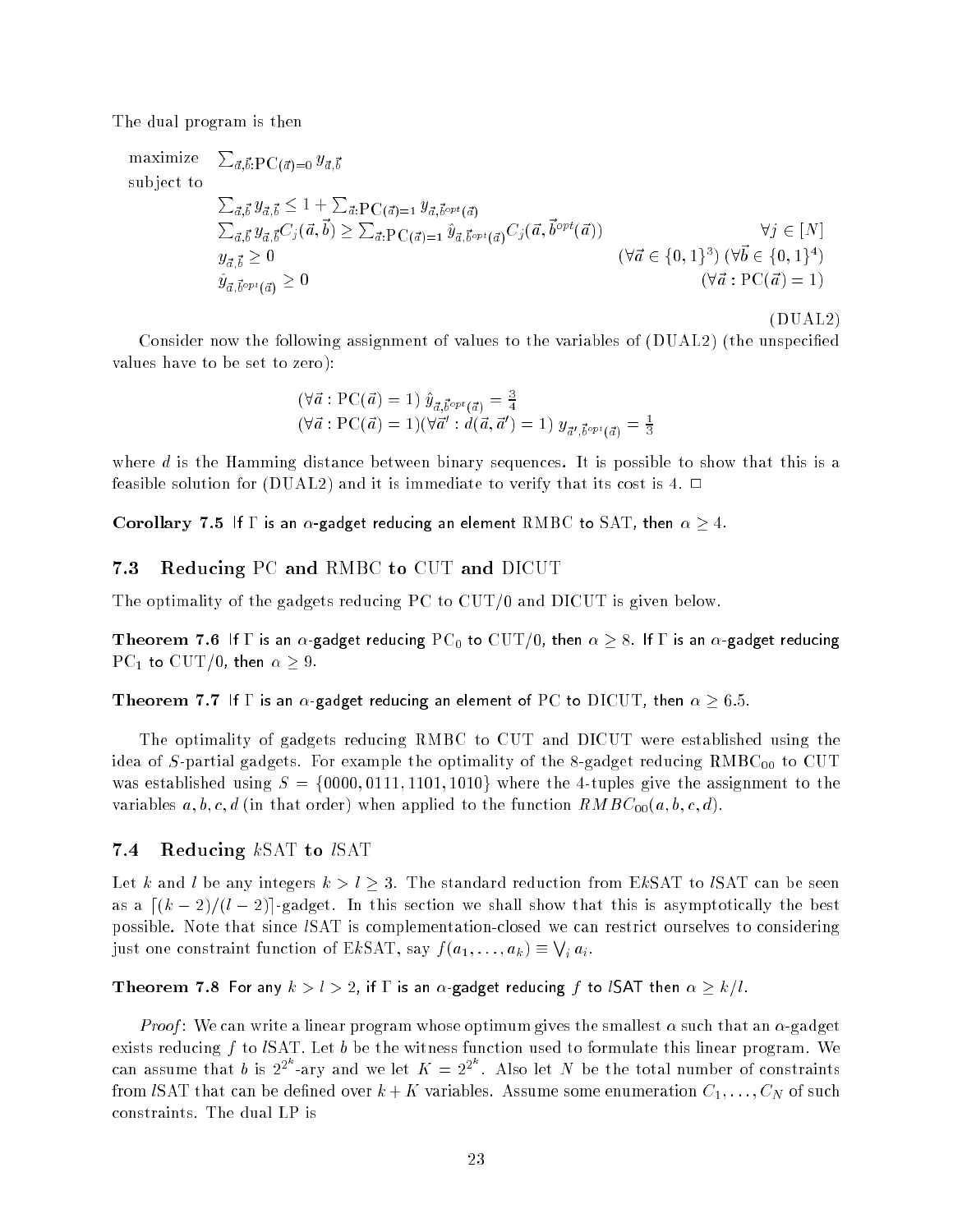maximize  $\vec{a}, \vec{b}$ : $\text{PC}(\vec{a}) = 0$   $\overrightarrow{y}_{\vec{a}}, \vec{b}$ sub ject to  $\sum_{\vec{a}, \vec{b}} y_{\vec{a}, \vec{b}} \leq 1 + \sum_{\vec{a}: f(\vec{a}) = 1} y_{\vec{a}, \vec{b}^k}$ sat-isat  $_{(\vec{a})}$  $\forall j \in [N]$   $\sum_{\vec{a}, \vec{b}} y_{\vec{a}, \vec{b}} C_j (\vec{a}, \vec{b}) \geq \sum_{\vec{a}: f(\vec{a})=1} \hat{y}_{\vec{a}, \vec{b}^k SAT-ISAT}(\vec{a}) C_j (\vec{a}, \vec{b}^{kSAT-ISAT}(\vec{a}))$  $\forall \vec{a} \in \{0, 1\}^k, \ \forall \vec{b} \in \{0, 1\}^K \quad y_{\vec{a}, \vec{b}} \geq 0$  $\forall \vec{a}$  :  $f(\vec{a}) = 1$  $\vec{a}, \vec{b}$ k SAT – lSAT  $(\vec{a}) \leq 0$ 

The witness function  $\vec{b}^{kSAT-ISAT}$  is an "optimal" witness function for gadgets reducing  $k\,\mathrm{SAT}$  to lSAT.

(DUAL3)

Let  $A_k \subset \{0,1\}^k$  be the set of binary k-ary strings with exactly one non-zero component (note that  $|A_k| = k$ ). Also let  $\vec{0}$  (respectively,  $\vec{1}$ ) be the k-ary string all whose components are equal to 0 (respectively, 1). The following is a feasible solution for (DUAL3) whose cost is  $k/l$ . We only specify non-zero values.

$$
(\forall \vec{a} \in A_k) \ \hat{y}_{\vec{a}, \vec{b}^k S A T - i S A T}(\vec{a}) = 1/l
$$
  
\n
$$
(\forall \vec{a} \in A_k) \ y_{\vec{0}, \vec{b}^k S A T - i S A T}(\vec{a}) = 1/l
$$
  
\n
$$
(\forall \vec{a} \in A_k) \ y_{\vec{1}, \vec{b}^k S A T - i S A T}(\vec{a}) = 1/k.
$$

 $\Box$ 

In view of the above lower bound, a gadget cannot provide an approximation-preserving reduction from MAX SAT to MAX kSAT. More generally, there cannot be an approximation-preserving gadget reduction from MAX SAT to, say, MAX  $(\log n)$ SAT. In partial contrast with this lower bound, Khanna et al. [13] have given an approximation-preserving reduction from MAX SAT to MAX 3SAT and Crescenzi and Trevisan [4] have provided a tight reduction between MAX SAT and MAX ( $log n$ )SAT, showing that the two problems have the same approximation threshold.

#### Acknowledgements

We thank Pierluigi Crescenzi and Oded Goldreich for several helpful suggestions and remarks. We are grateful to John Forrest and David Jensen for their assistance in efficiently solving large linear programs. We thank Howard Karloff and Uri Zwick for pointing out the error in the earlier version of this paper, and the counterexample to our earlier claim. We thank the anonymous referees for their numerous comments and suggestions leading to the restructuring of Section 3.

### References

- [1] S. Arora, C. Lund, R. Motwani, M. Sudan, and M. Szegedy. Proof verication and the hardness of approximation problems. Journal of the  $ACM$  45(3):501–555, 1998.
- [2] M. Bellare, O. Goldreich, and M. Sudan. Free bits, PCPs and nonapproximability  $-$  towards tight results.  $SIAMJ.$  on Computing  $27(3):804-915, 1998$ .
- [3] P. Crescenzi, R. Silvestri, and L. Trevisan. To weight or not to weight: Where is the question? In Proc. of the 4th Israel Symposium on Theory of Computing and Systems, pages  $68-77$ , 1996.